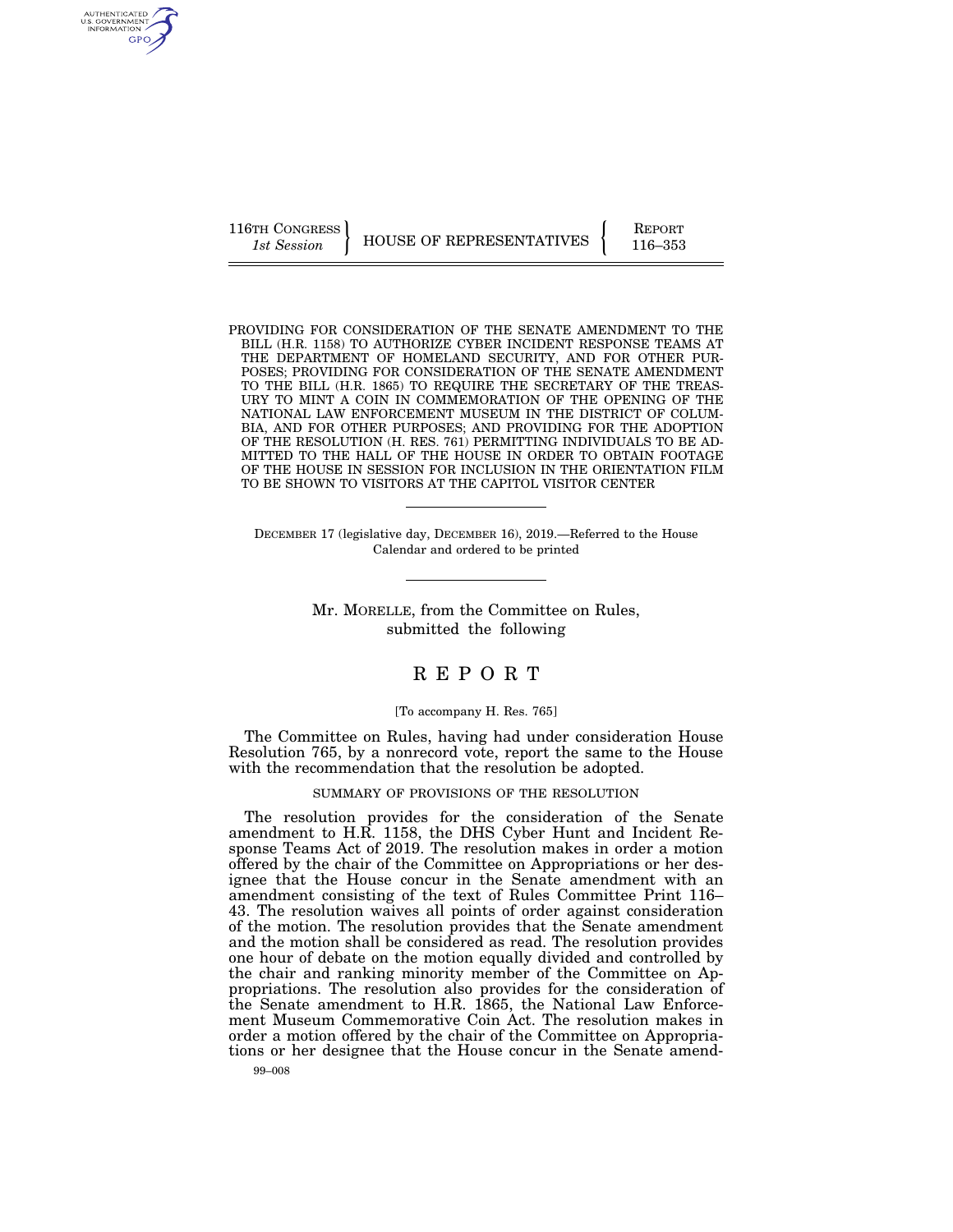ment with an amendment consisting of the text of Rules Committee Print 116–44, modified by the amendment printed in this report. The resolution waives all points of order against consideration of the motion and provides that it shall not be subject to a demand for division of the question. The resolution provides that the Senate amendment and the motion shall be considered as read. The resolution provides one hour of debate on the motion equally divided and controlled by the chair and ranking minority member of the Committee on Appropriations. The resolution provides that the chair of the Committee on Appropriations may insert in the Congressional Record not later than December 17, 2019, such material as she may deem explanatory of the Senate amendments and the motion specified in the first two sections of the resolution. The resolution provides that House Resolution 761 is hereby adopted.

### EXPLANATION OF WAIVERS

The waiver of all points of order against consideration of the motion to concur in the Senate amendment to H.R. 1158 includes waivers of the following

• Clause 7 of rule XVI, which requires that no motion or proposition on a subject different from that under consideration shall be admitted under color of amendment.

• Clause 4 of rule XXI, which prohibits reporting a bill carrying an appropriation from a committee not having jurisdiction to report an appropriation.

• Section 302(f) of the Congressional Budget Act, which prohibits consideration of legislation providing new budget authority in excess of a  $302(a)$  or  $302(b)$  allocation of such authority.

• Section 306 of the Congressional Budget Act, which prohibits consideration of legislation within the jurisdiction of the Committee on the Budget unless referred to or reported by the Budget Committee.

• Section 2 of H. Res. 293, which prohibits appropriations bills from providing an advance appropriation.

The waiver of all points of order against consideration of the motion to concur in the Senate amendment to H.R. 1865 includes waivers of the following:

• Clause 7 of rule XVI, which requires that no motion or proposition on a subject different from that under consideration shall be admitted under color of amendment.

• Clause 10 of rule XXI, which prohibits consideration of a measure that has a net effect of increasing the deficit or reducing the surplus over the five- or 10-year period.

• Section 302(f) of the Congressional Budget Act, which prohibits consideration of legislation providing new budget authority in excess of a  $302(a)$  or  $302(b)$  allocation of such authority.

• Section 306 of the Congressional Budget Act, which prohibits consideration of legislation within the jurisdiction of the Committee on the Budget unless referred to or reported by the Budget Committee.

• Section 311 of the Congressional Budget Act, which prohibits consideration of legislation that would cause the level of total new budget authority for the first fiscal year to be exceeded, or would cause revenues to be less than the level of total revenues for the first fiscal year or for the total of that first fiscal year and the en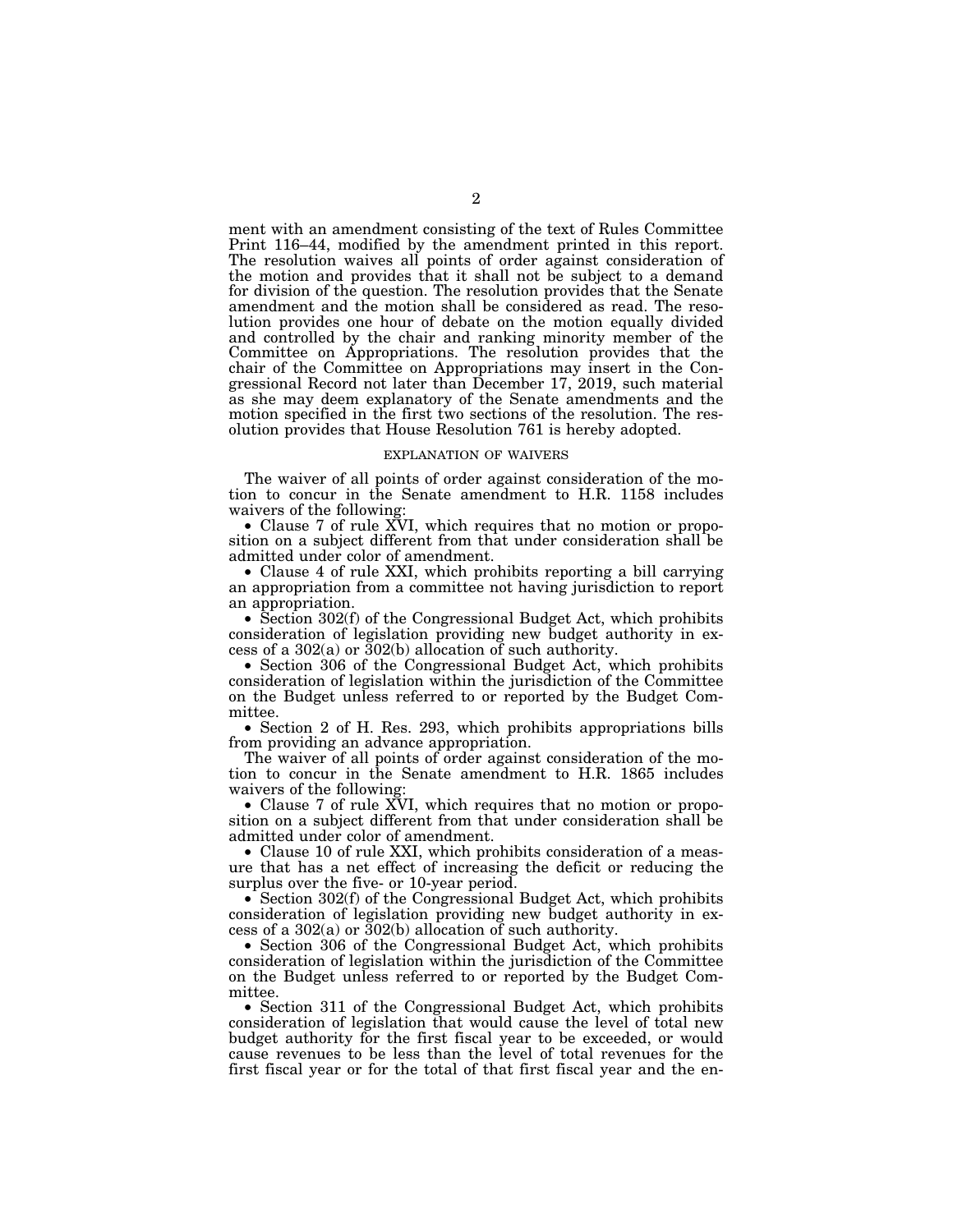suing fiscal years for which allocations are provided, except when a declaration of war by the Congress is in effect.

## SUMMARY OF THE AMENDMENT TO SENATE AMENDMENT TO H.R. 1865 CONSIDERED AS ADOPTED

1. Lowey (NY): Extends certain expiring provisions in the tax code through 2020. It also extends the short line railroads and biodiesel tax credits though 2022. It also allows for fair treatment of non-profit employee parking benefits and rural electric co-ops. Finally, it provides tax relief for families and businesses facing hardship due to nationally declared disasters.

## TEXT OF AMENDMENT TO SENATE AMENDMENT TO H.R. 1865 CONSIDERED AS ADOPTED

In section 2, at the end of the table of contents, add the following:

### DIVISION Q—REVENUE PROVISIONS

Add at the end the following:

# **DIVISION Q—REVENUE PROVISIONS**

### **SECTION 1. SHORT TITLE; ETC.**

(a) SHORT TITLE.—This division may be cited as the ''Taxpayer Certainty and Disaster Tax Relief Act of 2019''.

(b) TABLE OF CONTENTS.—The table of contents for this division is as follows:

Sec. 1. Short title; etc.

# TITLE I—EXTENSION OF CERTAIN EXPIRING PROVISIONS

Subtitle A—Tax Relief and Support for Families and Individuals

- Sec. 101. Exclusion from gross income of discharge of qualified principal residence indebtedness.
- Sec. 102. Treatment of mortgage insurance premiums as qualified residence interest.
- Sec. 103. Reduction in medical expense deduction floor.
- Sec. 104. Deduction of qualified tuition and related expenses.
- Sec. 105. Black lung disability trust fund excise tax.

### Subtitle B—Incentives for Employment, Economic Growth, and Community Development

- Sec. 111. Indian employment credit.
- Sec. 112. Railroad track maintenance credit.
- Sec. 113. Mine rescue team training credit.
- Sec. 114. Classification of certain race horses as 3-year property.
- Sec. 115. 7-year recovery period for motorsports entertainment complexes.
- Sec. 116. Accelerated depreciation for business property on Indian reservations.
- Sec. 117. Expensing rules for certain productions.
- Sec. 118. Empowerment zone tax incentives.
- Sec. 119. American Samoa economic development credit.

Subtitle C—Incentives for Energy Production, Efficiency, and Green Economy Jobs

- Sec. 121. Biodiesel and renewable diesel.
- Sec. 122. Second generation biofuel producer credit.
- Sec. 123. Nonbusiness energy property.<br>Sec. 124. Qualified fuel cell motor vehic
- Qualified fuel cell motor vehicles.
- Sec. 125. Alternative fuel refueling property credit.
- Sec. 126. 2-wheeled plug-in electric vehicle credit.
- Sec. 127. Credit for electricity produced from certain renewable resources.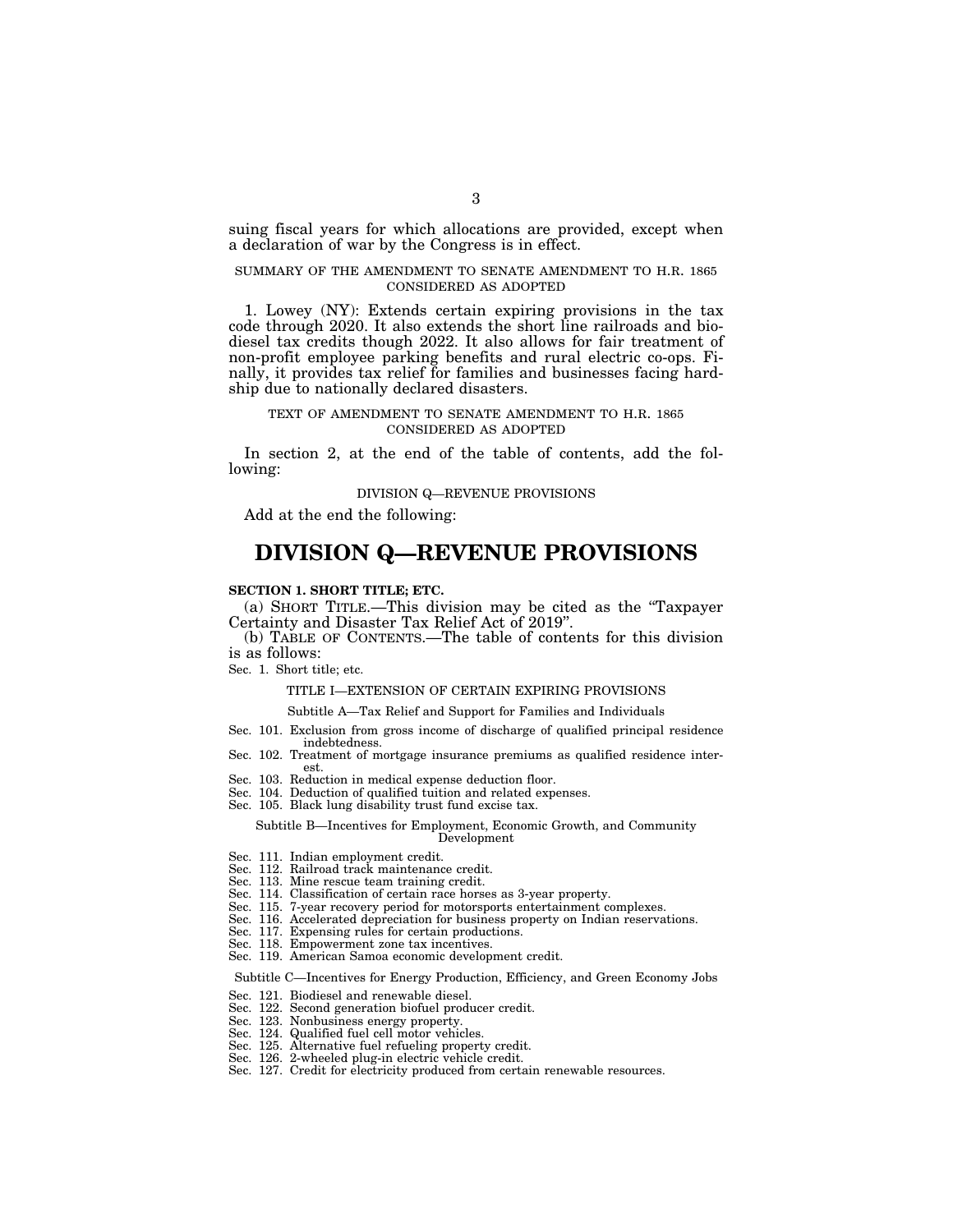- Sec. 128. Production credit for Indian coal facilities.
- Sec. 129. Energy efficient homes credit.
- Sec. 130. Special allowance for second generation biofuel plant property.
- Sec. 131. Energy efficient commercial buildings deduction.
- Sec. 132. Special rule for sales or dispositions to implement FERC or State electric restructuring policy for qualified electric utilities.
- Sec. 133. Extension and clarification of excise tax credits relating to alternative fuels.
- Sec. 134. Oil spill liability trust fund rate.

### Subtitle D—Certain Provisions Expiring at the End of 2019

- Sec. 141. New markets tax credit.
- Sec. 142. Employer credit for paid family and medical leave.
- Sec. 143. Work opportunity credit.
- Sec. 144. Certain provisions related to beer, wine, and distilled spirits.
- Sec. 145. Look-thru rule for related controlled foreign corporations.
- Sec. 146. Credit for health insurance costs of eligible individuals.

#### TITLE II—DISASTER TAX RELIEF

- Sec. 201. Definitions.
- Sec. 202. Special disaster-related rules for use of retirement funds.
- Sec. 203. Employee retention credit for employers affected by qualified disasters.
- Sec. 204. Other disaster-related tax relief provisions.
- Sec. 205. Automatic extension of filing deadlines in case of certain taxpayers affected by Federally declared disasters.
- Sec. 206. Modification of the tax rate for the excise tax on investment income of private foundations.
- Sec. 207. Additional low-income housing credit allocations for qualified 2017 and 2018 California disaster areas.
- Sec. 208. Treatment of certain possessions.

### TITLE III—OTHER PROVISIONS

- Sec. 301. Modification of income for purposes of determining tax-exempt status of certain mutual or cooperative telephone or electric companies.
- Sec. 302. Repeal of increase in unrelated business taxable income for certain fringe benefit expenses.

(c) AMENDMENT OF 1986 CODE.—Except as otherwise expressly provided, whenever in this division an amendment or repeal is expressed in terms of an amendment to, or repeal of, a section or other provision, the reference shall be considered to be made to a section or other provision of the Internal Revenue Code of 1986.

# **TITLE I—EXTENSION OF CERTAIN EXPIRING PROVISIONS**

# **Subtitle A—Tax Relief and Support for Families and Individuals**

## **SEC. 101. EXCLUSION FROM GROSS INCOME OF DISCHARGE OF QUALI-FIED PRINCIPAL RESIDENCE INDEBTEDNESS.**

(a) IN GENERAL.—Section  $108(a)(1)(E)$  is amended by striking ''January 1, 2018'' each place it appears and inserting ''January 1, 2021''.

(b) CONFORMING AMENDMENT.—Section 108(h)(2) is amended by inserting ''and determined without regard to the substitution described in section  $163(h)(3)(F)(i)(II)$ " after "clause (ii) thereof".

(c) EFFECTIVE DATE.—The amendments made by this section shall apply to discharges of indebtedness after December 31, 2017.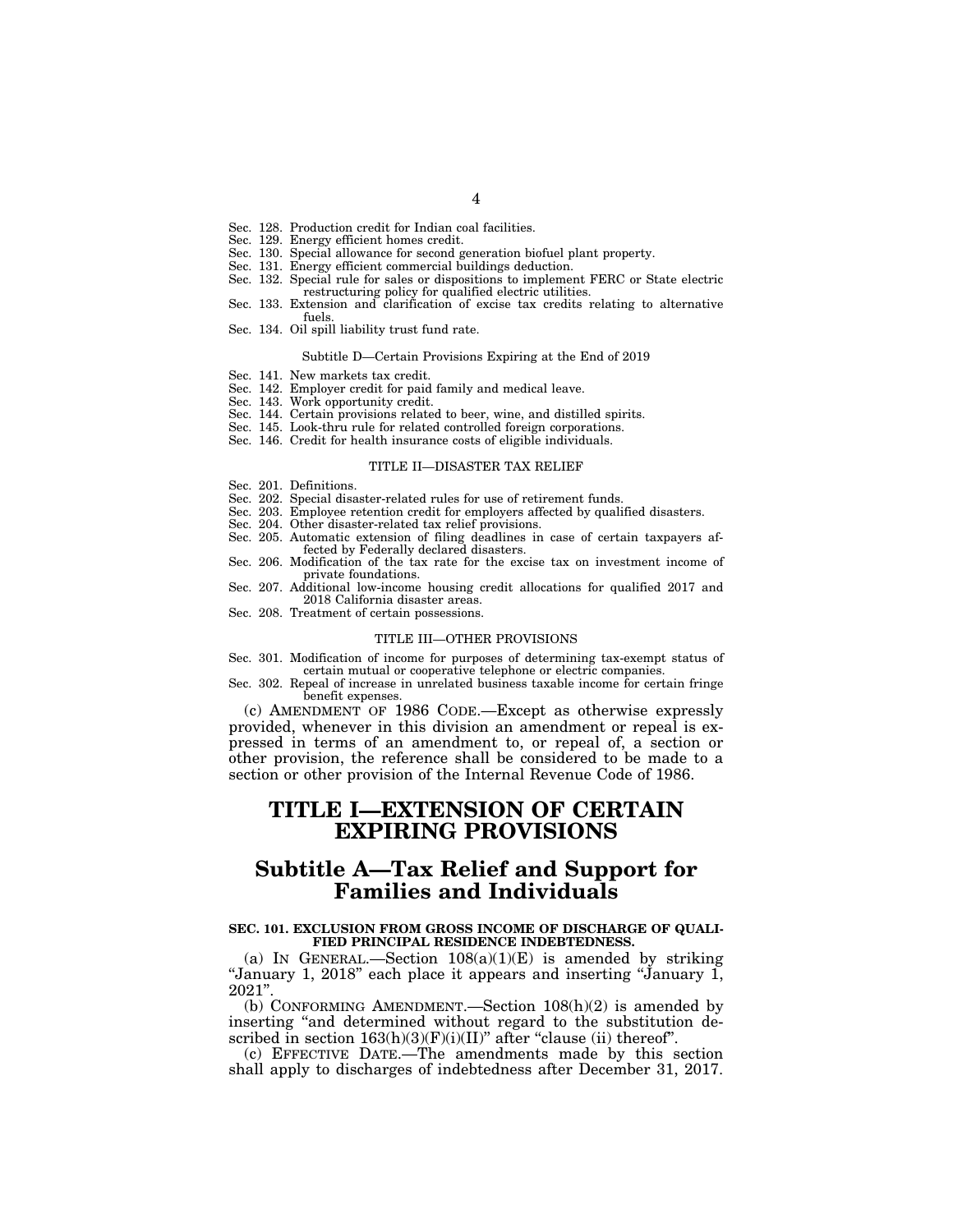### **SEC. 102. TREATMENT OF MORTGAGE INSURANCE PREMIUMS AS QUALIFIED RESIDENCE INTEREST.**

(a) IN GENERAL.—Section  $163(h)(3)(E)(iv)(I)$  is amended by striking ''December 31, 2017'' and inserting ''December 31, 2020''.

(b) EFFECTIVE DATE.—The amendment made by this section shall apply to amounts paid or accrued after December 31, 2017.

## **SEC. 103. REDUCTION IN MEDICAL EXPENSE DEDUCTION FLOOR.**

(a) IN GENERAL.—Section 213(f) is amended to read as follows:

''(f) TEMPORARY SPECIAL RULE.—In the case of taxable years beginning before January 1, 2021, subsection (a) shall be applied with respect to a taxpayer by substituting '7.5 percent' for '10 percent'.".

 $(b)$  ALTERNATIVE MINIMUM TAX.—Section  $56(b)(1)$  is amended by striking subparagraph  $(B)$  and by redesignating subparagraphs  $(C)$ ,  $(D)$ ,  $(E)$ , and  $(F)$ , as subparagraphs  $(B)$ ,  $(C)$ ,  $(D)$ , and  $(E)$ , respectively.

(c) EFFECTIVE DATE.—The amendments made by this section shall apply to taxable years ending after December 31, 2018.

# **SEC. 104. DEDUCTION OF QUALIFIED TUITION AND RELATED EX-PENSES.**

(a) IN GENERAL.—Section 222(e) is amended by striking ''December 31, 2017'' and inserting ''December 31, 2020''.

(b) EFFECTIVE DATE.—The amendment made by this section shall apply to taxable years beginning after December 31, 2017.

# **SEC. 105. BLACK LUNG DISABILITY TRUST FUND EXCISE TAX.**

(a) IN GENERAL.—Section  $4121(e)(2)(A)$  is amended by striking ''December 31, 2018'' and inserting ''December 31, 2020''.

(b) EFFECTIVE DATE.—The amendment made by this section shall apply on and after the first day of the first calendar month beginning after the date of the enactment of this Act.

# **Subtitle B—Incentives for Employment, Economic Growth, and Community Development**

# **SEC. 111. INDIAN EMPLOYMENT CREDIT.**

(a) IN GENERAL.—Section 45A(f) is amended by striking ''December 31, 2017'' and inserting "December 31, 2020".

(b) EFFECTIVE DATE.—The amendment made by this section shall apply to taxable years beginning after December 31, 2017.

# **SEC. 112. RAILROAD TRACK MAINTENANCE CREDIT.**

(a) IN GENERAL.—Section 45G(f) is amended by striking ''January 1, 2018'' and inserting ''January 1, 2023''.

(b) SAFE HARBOR ASSIGNMENTS.—Any assignment, including related expenditures paid or incurred, under section 45G(b)(2) of the Internal Revenue Code of 1986 for a taxable year beginning on or after January 1, 2018, and ending before January 1, 2020, shall be treated as effective as of the close of such taxable year if made pursuant to a written agreement entered into no later than 90 days following the date of the enactment of this Act.

(c) EFFECTIVE DATE.—The amendment made by this section shall apply to expenditures paid or incurred during taxable years beginning after December 31, 2017.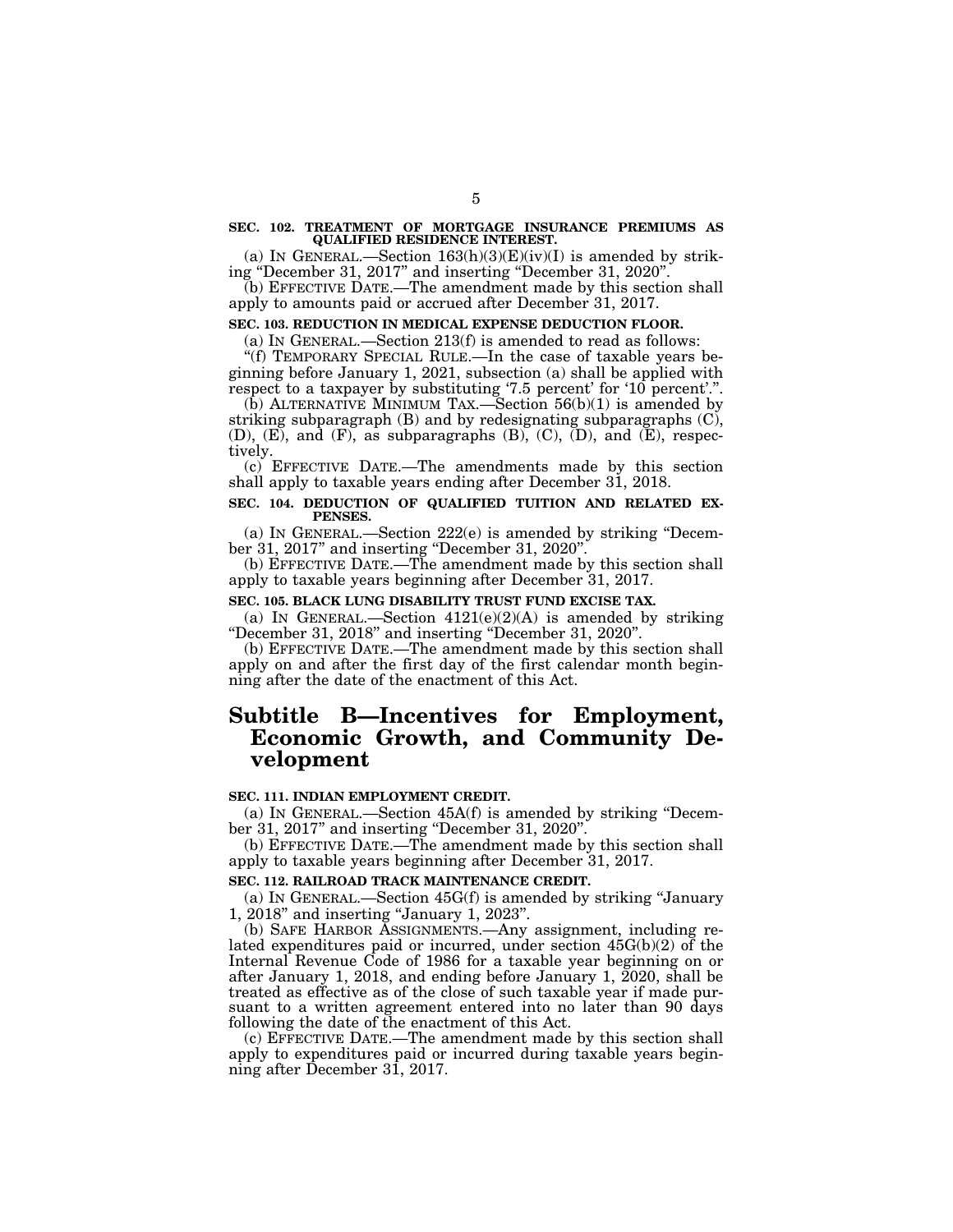# **SEC. 113. MINE RESCUE TEAM TRAINING CREDIT.**

(a) IN GENERAL.—Section 45N(e) is amended by striking ''December 31, 2017'' and inserting ''December 31, 2020''.

(b) EFFECTIVE DATE.—The amendment made by this section shall apply to taxable years beginning after December 31, 2017.

# **SEC. 114. CLASSIFICATION OF CERTAIN RACE HORSES AS 3-YEAR PROPERTY.**

(a) IN GENERAL.—Section  $168(e)(3)(A)(i)$  is amended—

(1) by striking ''January 1, 2018'' in subclause (I) and inserting ''January 1, 2021'', and

 $(2)$  by striking "December 31, 2017" in subclause (II) and inserting "December 31, 2020".

(b) EFFECTIVE DATE.—The amendments made by this section shall apply to property placed in service after December 31, 2017.

# **SEC. 115. 7-YEAR RECOVERY PERIOD FOR MOTORSPORTS ENTERTAIN-MENT COMPLEXES.**

(a) IN GENERAL.—Section  $168(i)(15)(D)$  is amended by striking ''December 31, 2017'' and inserting ''December 31, 2020''.

(b) EFFECTIVE DATE.—The amendment made by this section shall apply to property placed in service after December 31, 2017.

## **SEC. 116. ACCELERATED DEPRECIATION FOR BUSINESS PROPERTY ON INDIAN RESERVATIONS.**

(a) IN GENERAL.—Section  $168(j)(9)$  is amended by striking "December 31, 2017'' and inserting ''December 31, 2020''.

(b) EFFECTIVE DATE.—The amendment made by this section shall apply to property placed in service after December 31, 2017.

# **SEC. 117. EXPENSING RULES FOR CERTAIN PRODUCTIONS.**

(a) IN GENERAL.—Section  $181(g)$  is amended by striking "December 31, 2017" and inserting "December 31, 2020".

(b) EFFECTIVE DATE.—The amendment made by this section shall apply to productions commencing after December 31, 2017.

# **SEC. 118. EMPOWERMENT ZONE TAX INCENTIVES.**

(a) IN GENERAL.—Section  $1391(d)(1)(A)(i)$  is amended by striking ''December 31, 2017'' and inserting ''December 31, 2020''.

(b) TREATMENT OF CERTAIN TERMINATION DATES SPECIFIED IN NOMINATIONS.—In the case of a designation of an empowerment zone the nomination for which included a termination date which is contemporaneous with the date specified in subparagraph  $(A)(i)$ of section  $1391(d)(1)$  of the Internal Revenue Code of 1986 (as in effect before the enactment of this Act), subparagraph (B) of such section shall not apply with respect to such designation if, after the date of the enactment of this section, the entity which made such nomination amends the nomination to provide for a new termination date in such manner as the Secretary of the Treasury (or the Secretary's designee) may provide.

(c) EFFECTIVE DATE.—The amendment made by subsection (a) shall apply to taxable years beginning after December 31, 2017.

## **SEC. 119. AMERICAN SAMOA ECONOMIC DEVELOPMENT CREDIT.**

(a) IN GENERAL.—Section 119(d) of division A of the Tax Relief and Health Care Act of 2006 is amended—

(1) by striking ''January 1, 2018'' each place it appears and inserting "January 1, 2021",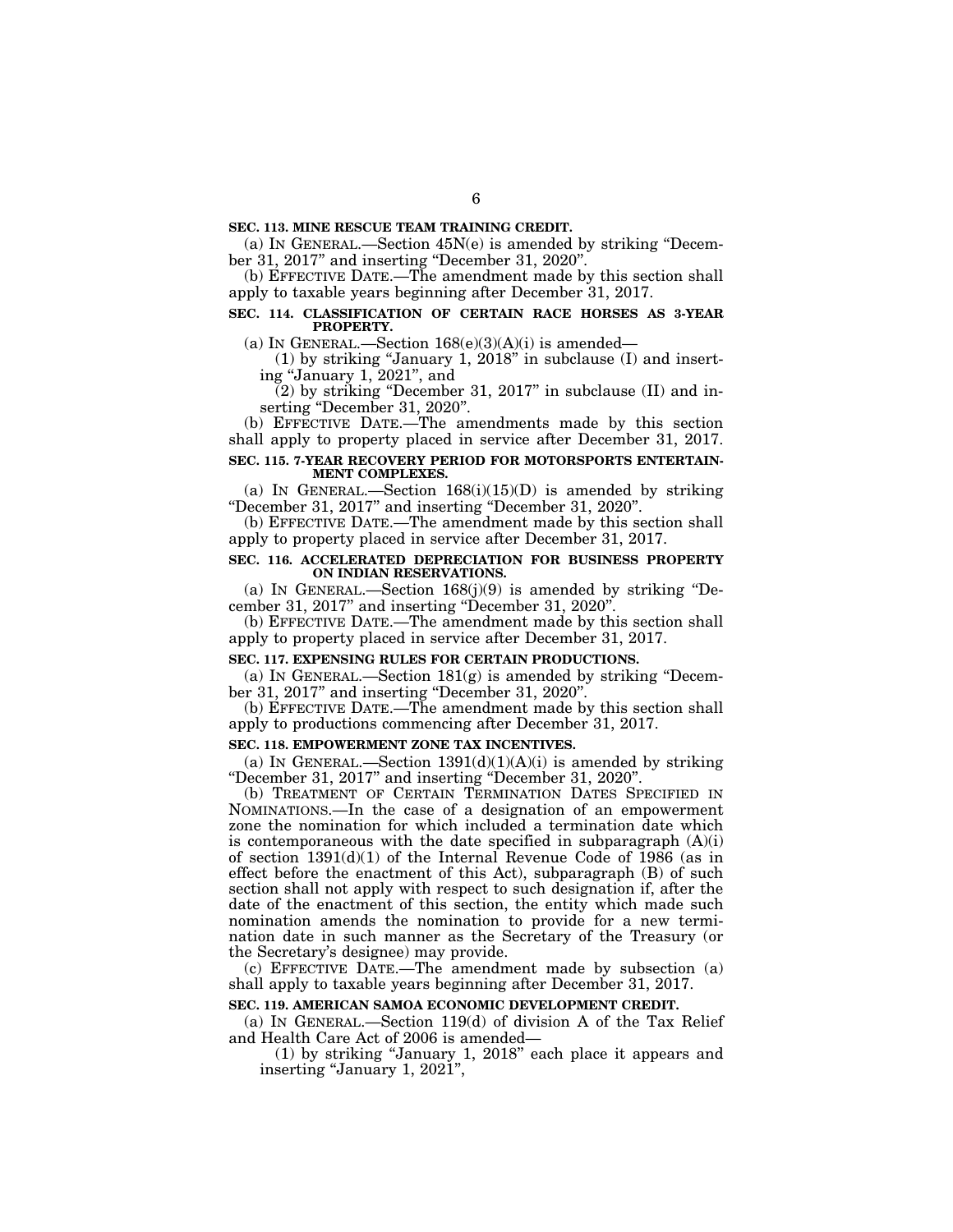(2) by striking ''first 12 taxable years'' in paragraph (1) and inserting ''first 15 taxable years'',

(3) by striking ''first 6 taxable years'' in paragraph (2) and inserting ''first 9 taxable years'', and

(4) by adding at the end the following flush sentence:

"In the case of a corporation described in subsection (a)(2), the Internal Revenue Code of 1986 shall be applied and administered without regard to the amendments made by section  $401(d)(1)$  of the Tax Technical Corrections Act of 2018.''.

(b) CONFORMING AMENDMENT.—Section 119(e) of division A of the Tax Relief and Health Care Act of 2006 is amended by inserting "(as in effect before its repeal)" after "section 199 of the Internal Revenue Code of 1986''.

(c) EFFECTIVE DATE.—The amendments made by this section shall apply to taxable years beginning after December 31, 2017.

# **Subtitle C—Incentives for Energy Production, Efficiency, and Green Economy Jobs**

# **SEC. 121. BIODIESEL AND RENEWABLE DIESEL.**

(a) INCOME TAX CREDIT.—<br>(1) IN GENERAL.—Section 40A(g) is amended by striking "December 31, 2017'' and inserting ''December 31, 2022''.

(2) EFFECTIVE DATE.—The amendment made by this subsection shall apply to fuel sold or used after December 31, 2017.<br>(b) EXCISE TAX INCENTIVES.

(1) TERMINATION.—<br>(A) IN GENERAL.—Section  $6426(c)(6)$  is amended by striking ''December 31, 2017'' and inserting ''December 31,  $2022$   $\rlap{.}^{\circ}$  .

(B) PAYMENTS.—Section 6427(e)(6)(B) is amended by striking "December 31, 2017" and inserting "December 31, 2022''.

(2) EFFECTIVE DATE.—The amendments made by this subsection shall apply to fuel sold or used after December 31, 2017.

(3) SPECIAL RULE.—Notwithstanding any other provision of law, in the case of any biodiesel mixture credit properly determined under section 6426(c) of the Internal Revenue Code of 1986 for the period beginning on January 1, 2018, and ending with the close of the last calendar quarter beginning before the date of the enactment of this Act, such credit shall be allowed, and any refund or payment attributable to such credit (including any payment under section 6427(e) of such Code) shall be made, only in such manner as the Secretary of the Treasury (or the Secretary's delegate) shall provide. Such Secretary shall issue guidance within 30 days after the date of the enactment of this Act providing for a one-time submission of claims covering periods described in the preceding sentence. Such guidance shall provide for a 180-day period for the submission of such claims (in such manner as prescribed by such Secretary) to begin not later than 30 days after such guidance is issued.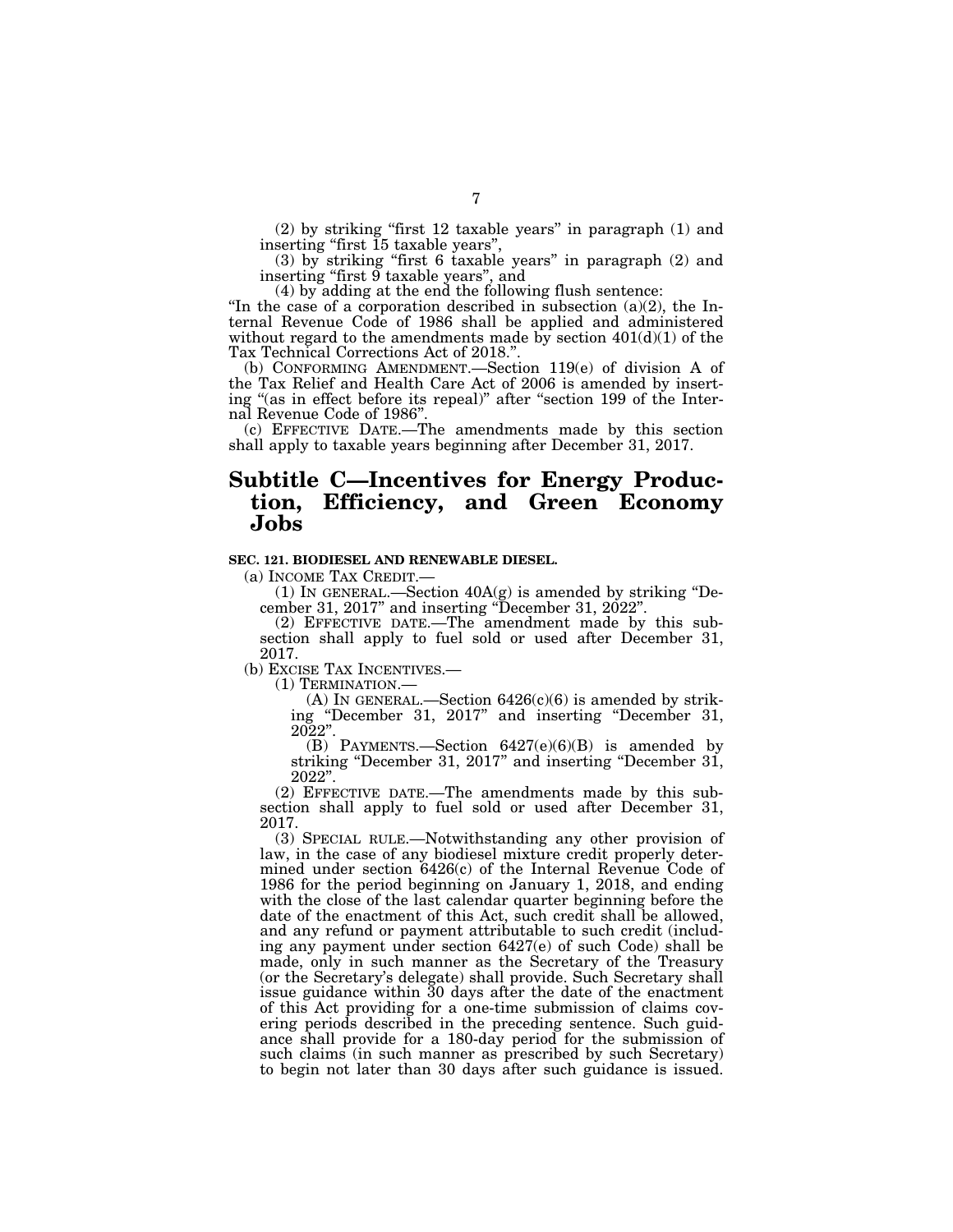Such claims shall be paid by such Secretary not later than 60 days after receipt. If such Secretary has not paid pursuant to a claim filed under this subsection within 60 days after the date of the filing of such claim, the claim shall be paid with interest from such date determined by using the overpayment rate and method under section 6621 of such Code.

### **SEC. 122. SECOND GENERATION BIOFUEL PRODUCER CREDIT.**

(a) IN GENERAL.—Section  $40(b)(6)(J)(i)$  is amended by striking ''January 1, 2018'' and inserting ''January 1, 2021''.

(b) EFFECTIVE DATE.—The amendment made by this section shall apply to qualified second generation biofuel production after December 31, 2017.

### **SEC. 123. NONBUSINESS ENERGY PROPERTY.**

(a) IN GENERAL.—Section  $25C(g)(2)$  is amended by striking "December 31, 2017'' and inserting ''December 31, 2020''.

(b) TECHNICAL AMENDMENT.—Section  $25C(d)(3)$  is amended—

(1) by striking ''an energy factor of at least 2.0'' in subparagraph (A) and inserting "a Uniform Energy Factor of at least  $2.2$ <sup>3</sup>, and

(2) by striking ''an energy factor'' in subparagraph (D) and inserting ''a Uniform Energy Factor''.

(c) EFFECTIVE DATE.—The amendments made by this section shall apply to property placed in service after December 31, 2017.

# **SEC. 124. QUALIFIED FUEL CELL MOTOR VEHICLES.**

(a) IN GENERAL.—Section  $30B(k)(1)$  is amended by striking "December 31, 2017'' and inserting ''December 31, 2020''.

(b) EFFECTIVE DATE.—The amendment made by this section shall apply to property purchased after December 31, 2017.

### **SEC. 125. ALTERNATIVE FUEL REFUELING PROPERTY CREDIT.**

(a) IN GENERAL.—Section  $30C(g)$  is amended by striking "December 31, 2017'' and inserting ''December 31, 2020''.

(b) EFFECTIVE DATE.—The amendment made by this section shall apply to property placed in service after December 31, 2017.

# **SEC. 126. 2-WHEELED PLUG-IN ELECTRIC VEHICLE CREDIT.**

(a) IN GENERAL.—Section  $30D(g)(3)(E)(ii)$  is amended by striking ''January 1, 2018'' and inserting ''January 1, 2021''.

(b) EFFECTIVE DATE.—The amendment made by this section shall apply to vehicles acquired after December 31, 2017.

# **SEC. 127. CREDIT FOR ELECTRICITY PRODUCED FROM CERTAIN RE-NEWABLE RESOURCES.**

(a) IN GENERAL.—The following provisions of section 45(d) are each amended by striking ''January 1, 2018'' each place it appears and inserting "January 1, 2021":

 $(1)$  Paragraph  $(2)(\overline{A})$ .

(2) Paragraph (3)(A).

(3) Paragraph (4)(B).

(4) Paragraph (6).

(5) Paragraph (7).

(6) Paragraph (9).

 $(7)$  Paragraph  $(11)(B)$ .

(b) EXTENSION OF ELECTION TO TREAT QUALIFIED FACILITIES AS ENERGY PROPERTY.—Section  $48(a)(5)(C)(ii)$  is amended by striking "January 1, 2018 (January 1, 2020, in the case of any facility which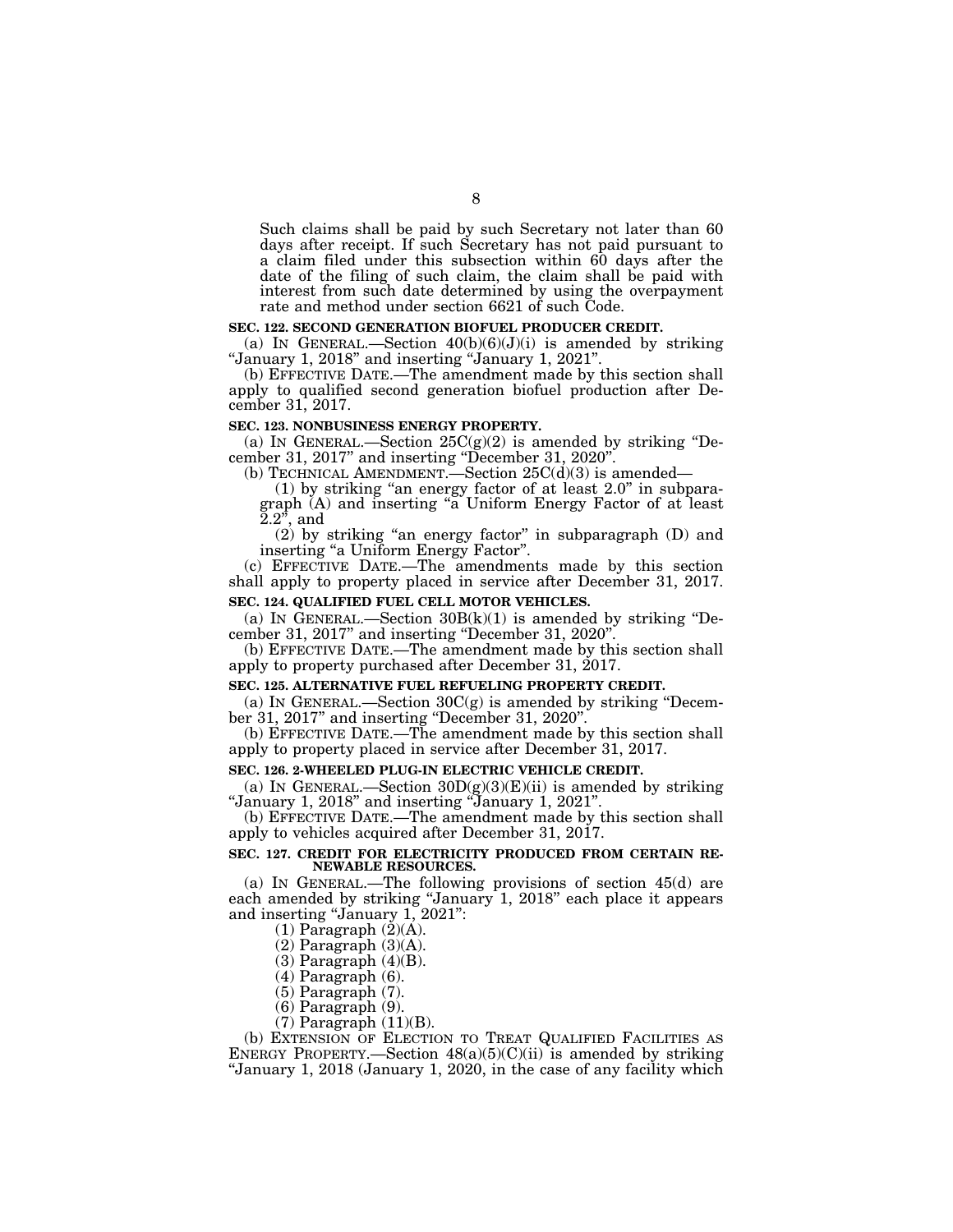is described in paragraph  $(1)$  of section  $45(d)$ " and inserting "January 1, 2021''.

(c) APPLICATION OF EXTENSION TO WIND FACILITIES.—

(1) IN GENERAL.—Section  $45(d)(1)$  is amended by striking ''January 1, 2020'' and inserting ''January 1, 2021''.

(2) APPLICATION OF PHASEOUT PERCENTAGE.—

(A) IN GENERAL.—Section 45(b)(5) is amended by striking "and" at the end of subparagraph (B), by striking the period at the end of subparagraph (C) and inserting '', and'', and by adding at the end the following new subparagraph:

''(D) in the case of any facility the construction of which begins after December 31, 2019, and before January 1,  $20\overline{2}1, 40$  percent.".<br>
(B) TREATMENT

(B) TREATMENT AS ENERGY PROPERTY.—Section  $48(a)(5)(E)$  is amended by striking "and" at the end of clause (ii), by striking the period at the end of clause (iii) and inserting ", and", and by adding at the end the following new clause:

''(iv) in the case of any facility the construction of which begins after December 31, 2019, and before January 1, 2021, 40 percent.''.

(d) EFFECTIVE DATE.—The amendments made by this section shall take effect on January 1, 2018.

# **SEC. 128. PRODUCTION CREDIT FOR INDIAN COAL FACILITIES.**

(a) IN GENERAL.—Section  $45(e)(10)(A)$  is amended by striking "12-year period" each place it appears and inserting "15-year period''.

(b) EFFECTIVE DATE.—The amendment made by this section shall apply to coal produced after December 31, 2017.

### **SEC. 129. ENERGY EFFICIENT HOMES CREDIT.**

(a) IN GENERAL.—Section  $45L(g)$  is amended by striking "December 31, 2017" and inserting "December 31, 2020".

(b) EFFECTIVE DATE.—The amendment made by this section shall apply to homes acquired after December 31, 2017.

# **SEC. 130. SPECIAL ALLOWANCE FOR SECOND GENERATION BIOFUEL PLANT PROPERTY.**

(a) IN GENERAL.—Section  $168(1)(2)(D)$  is amended by striking ''January 1, 2018'' and inserting ''January 1, 2021''.

(b) EFFECTIVE DATE.—The amendment made by this section shall apply to property placed in service after December 31, 2017.

# **SEC. 131. ENERGY EFFICIENT COMMERCIAL BUILDINGS DEDUCTION.**

(a) IN GENERAL.—Section 179D(h) is amended by striking ''December 31, 2017'' and inserting ''December 31, 2020''.

(b) EFFECTIVE DATES.—The amendment made by subsection (a) shall apply to property placed in service after December 31, 2017.

#### **SEC. 132. SPECIAL RULE FOR SALES OR DISPOSITIONS TO IMPLEMENT FERC OR STATE ELECTRIC RESTRUCTURING POLICY FOR QUALIFIED ELECTRIC UTILITIES.**

(a) IN GENERAL.—Section  $451(k)(3)$  is amended by striking "January 1, 2018'' and inserting ''January 1, 2021''.

(b) EFFECTIVE DATE.—The amendment made by this section shall apply to dispositions after December 31, 2017.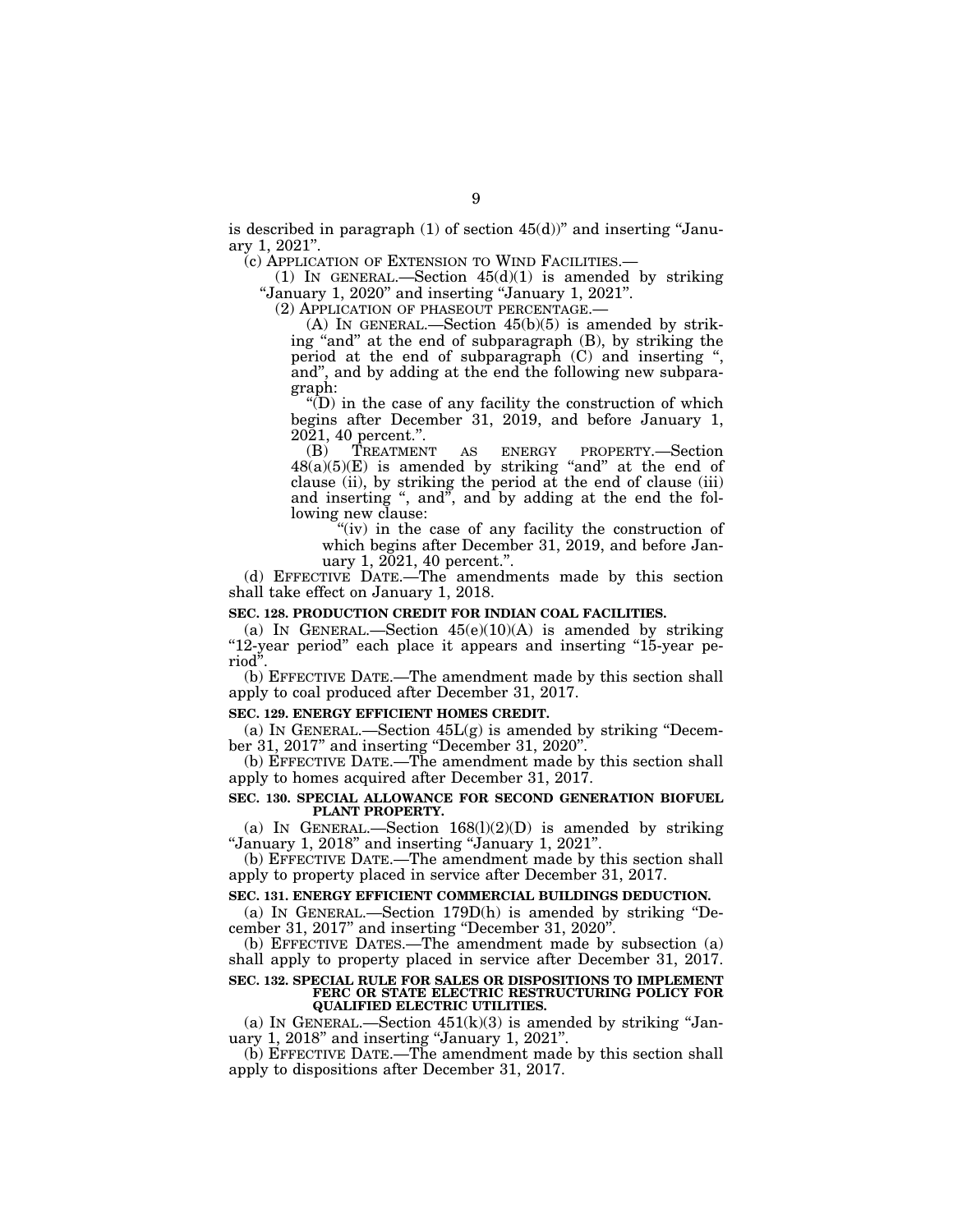### **SEC. 133. EXTENSION AND CLARIFICATION OF EXCISE TAX CREDITS RELATING TO ALTERNATIVE FUELS.**

(a) EXTENSION.—

(1) IN GENERAL.—Sections  $6426(d)(5)$  and  $6426(e)(3)$  are each amended by striking "December 31, 2017" and inserting "December 31, 2020''.

(2) OUTLAY PAYMENTS FOR ALTERNATIVE FUELS.—Section  $6427(e)(6)(C)$  is amended by striking "December 31, 2017" and inserting "December 31, 2020".

(3) SPECIAL RULE.—Notwithstanding any other provision of law, in the case of any alternative fuel credit properly determined under section 6426(d) of the Internal Revenue Code of 1986 for the period beginning on January 1, 2018, and ending with the close of the last calendar quarter beginning before the date of the enactment of this Act, such credit shall be allowed, and any refund or payment attributable to such credit (including any payment under section 6427(e) of such Code) shall be made, only in such manner as the Secretary of the Treasury (or the Secretary's delegate) shall provide. Such Secretary shall issue guidance within 30 days after the date of the enactment of this Act providing for a one-time submission of claims covering periods described in the preceding sentence. Such guidance shall provide for a 180-day period for the submission of such claims (in such manner as prescribed by such Secretary) to begin not later than 30 days after such guidance is issued. Such claims shall be paid by such Secretary not later than 60 days after receipt. If such Secretary has not paid pursuant to a claim filed under this subsection within 60 days after the date of the filing of such claim, the claim shall be paid with interest from such date determined by using the overpayment rate and method under section 6621 of such Code.

(4) EFFECTIVE DATE.—The amendments made by this subsection shall apply to fuel sold or used after December 31, 2017.

(b) CLARIFICATION OF RULES REGARDING ALTERNATIVE FUEL MIX-TURE CREDIT.—

(1) IN GENERAL.—Paragraph (2) of section 6426(e) is amended by striking "mixture of alternative fuel" and inserting "mixture of alternative fuel (other than a fuel described in subparagraph  $(A)$ ,  $(C)$ , or  $(F)$  of subsection  $(d)(2)$ ".

(2) EFFECTIVE DATE.—The amendment made by this subsection shall apply to—

(A) fuel sold or used on or after the date of the enactment of this Act, and

(B) fuel sold or used before such date of enactment, but only to the extent that claims for the credit under section 6426(e) of the Internal Revenue Code of 1986 with respect to such sale or use—

(i) have not been paid or allowed as of such date, and

(ii) were made on or after January 8, 2018.

(3) NO INFERENCE.—Nothing contained in this subsection or the amendments made by this subsection shall be construed to create any inference as to a change in law or guidance in effect prior to enactment of this subsection.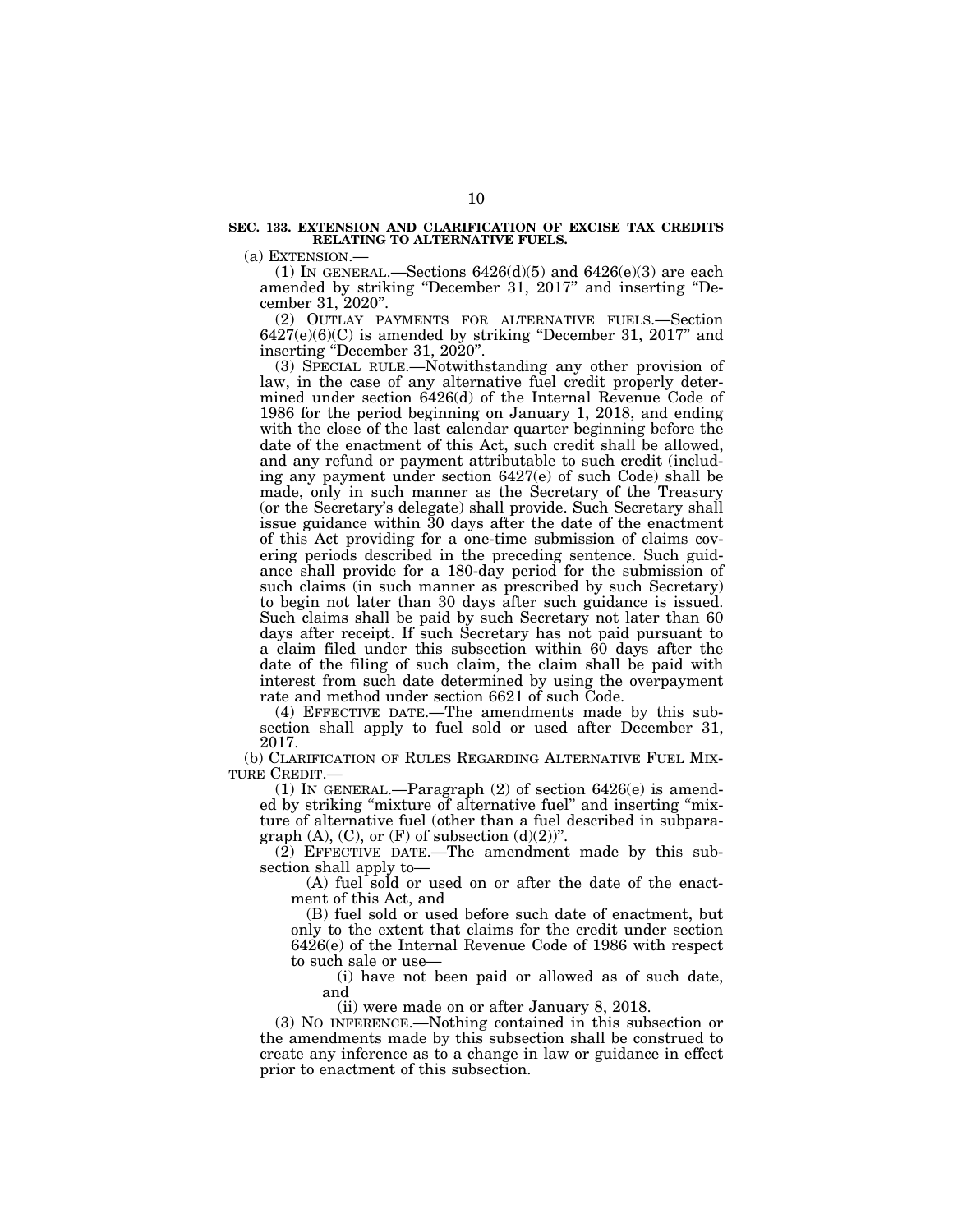# **SEC. 134. OIL SPILL LIABILITY TRUST FUND RATE.**

(a) IN GENERAL.—Section  $4611(f)(2)$  is amended by striking "December 31, 2018'' and inserting ''December 31, 2020''.

(b) EFFECTIVE DATE.—The amendment made by this section shall apply on and after the first day of the first calendar month beginning after the date of the enactment of this Act.

# **Subtitle D—Certain Provisions Expiring at the End of 2019**

# **SEC. 141. NEW MARKETS TAX CREDIT.**

(a) IN GENERAL.—Section  $45D(f)(1)$  is amended by striking "and" at the end of subparagraph (F), by striking the period at the end of subparagraph (G) and inserting '', and'', and by adding at the end the following new subparagraph:<br>"(H) \$5,000,000,000 for 2020.".

(b) CARRYOVER OF UNUSED LIMITATION. Section  $45D(f)(3)$  is amended by striking "2024" and inserting "2025".

(c) EFFECTIVE DATE.—The amendments made by this section shall apply to calendar years beginning after December 31, 2019.

# **SEC. 142. EMPLOYER CREDIT FOR PAID FAMILY AND MEDICAL LEAVE.**

(a) IN GENERAL.—Section 45S(i) is amended by striking ''December 31, 2019'' and inserting ''December 31, 2020''.

(b) EFFECTIVE DATE.—The amendment made by this section shall apply to wages paid in taxable years beginning after December 31, 2019.

## **SEC. 143. WORK OPPORTUNITY CREDIT.**

(a) IN GENERAL.—Section  $51(c)(4)$  is amended by striking "December 31, 2019'' and inserting ''December 31, 2020''.

(b) EFFECTIVE DATE.—The amendment made by this section shall apply to individuals who begin work for the employer after December 31, 2019.

## **SEC. 144. CERTAIN PROVISIONS RELATED TO BEER, WINE, AND DIS-TILLED SPIRITS.**

(a) EXEMPTION FOR AGING PROCESS OF BEER, WINE, AND DISTILLED SPIRITS.—

(1) IN GENERAL.—Section  $263A(f)(4)(B)$  is amended by striking ''December 31, 2019'' and inserting ''December 31, 2020''.

(2) EFFECTIVE DATE.—The amendment made by this subsection shall apply to interest costs paid or accrued after December 31, 2019.

(b) REDUCED RATE OF EXCISE TAX ON BEER.—

(1) IN GENERAL.—Paragraphs (1)(C) and (2)(A) of section 5051(a) are each amended by striking ''January 1, 2020'' and inserting "January 1, 2021".

(2) EFFECTIVE DATE.—The amendments made by this subsection shall apply to beer removed after December 31, 2019.

(c) TRANSFER OF BEER BETWEEN BONDED FACILITIES.—<br>(1) IN GENERAL.—Section 5414(b)(3) is amended by striking "December 31, 2019" and inserting "December 31, 2020".

(2) EFFECTIVE DATE.—The amendment made by this subsection shall apply to calendar quarters beginning after December 31, 2019.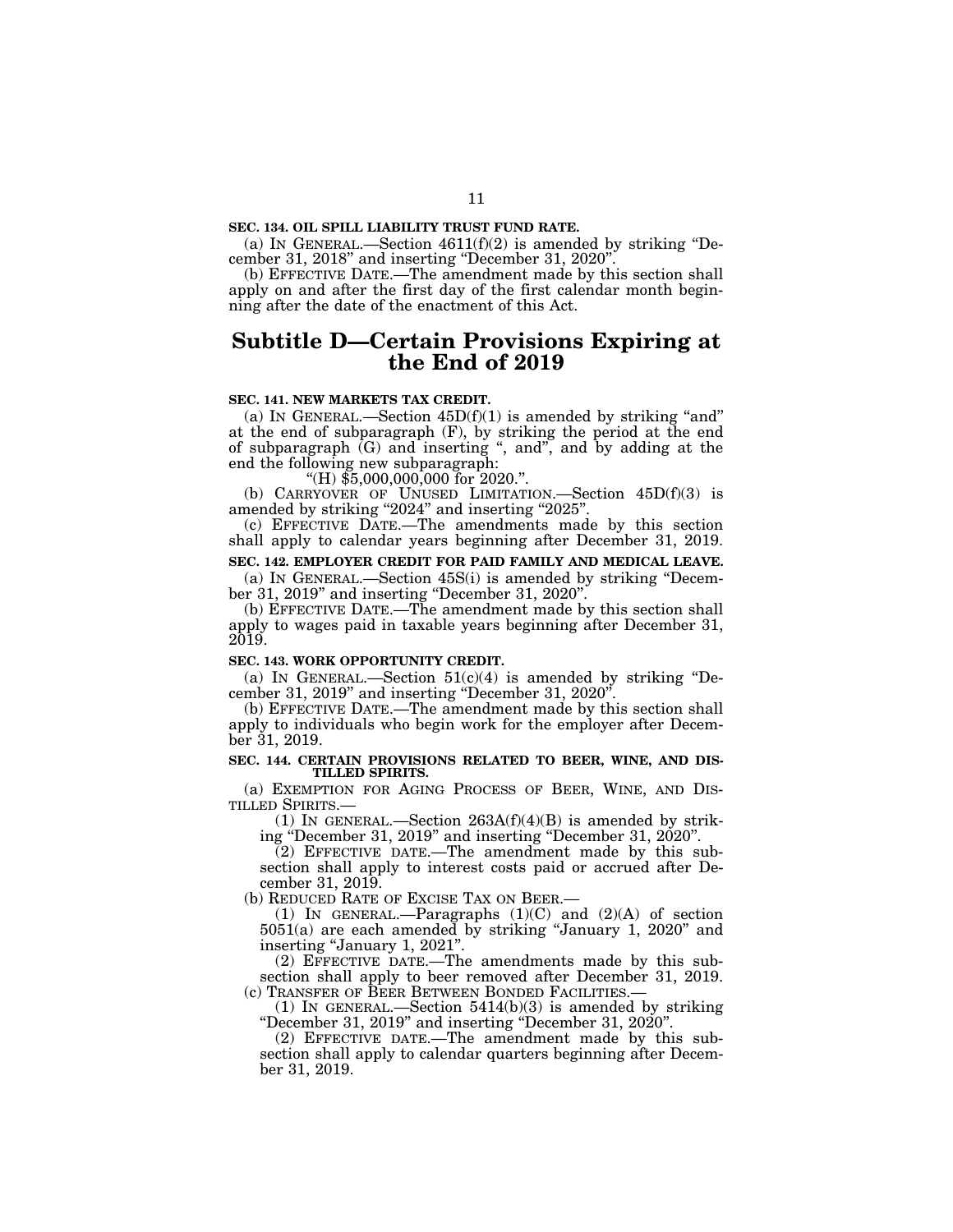(d) REDUCED RATE OF EXCISE TAX ON CERTAIN WINE.—

(1) IN GENERAL.—Section  $5041(c)(8)(A)$  is amended by striking ''January 1, 2020'' and inserting ''January 1, 2021''.

(2) CONFORMING AMENDMENT.—The heading of section 5041(c)(8) is amended by striking ''SPECIAL RULE FOR 2018 AND 2019'' and inserting ''TEMPORARY SPECIAL RULE''.

(3) EFFECTIVE DATE.—The amendments made by this subsection shall apply to wine removed after December 31, 2019. (e) ADJUSTMENT OF ALCOHOL CONTENT LEVEL FOR APPLICATION OF EXCISE TAXES.—

(1) IN GENERAL.—Paragraphs (1) and (2) of section 5041(b) are each amended by striking ''January 1, 2020'' and inserting ''January 1, 2021''.

(2) EFFECTIVE DATE.—The amendments made by this subsection shall apply to wine removed after December 31, 2019. (f) DEFINITION OF MEAD AND LOW ALCOHOL BY VOLUME WINE.—

(1) IN GENERAL.—Section  $5041(h)(3)$  is amended by striking ''December 31, 2019'' and inserting ''December 31, 2020''.

(2) EFFECTIVE DATE.—The amendment made by this sub-

section shall apply to wine removed after December 31, 2019. (g) REDUCED RATE OF EXCISE TAX ON CERTAIN DISTILLED SPIR-ITS.—

(1) IN GENERAL.—Section  $5001(c)(4)$  is amended by striking ''December 31, 2019'' and inserting ''December 31, 2020''.

(2) CONFORMING AMENDMENT.—The heading of section 5001(c) is amended by striking ''REDUCED RATE FOR 2018 AND 2019'' and inserting ''TEMPORARY REDUCED RATE''.

(3) EFFECTIVE DATE.—The amendments made by this subsection shall apply to distilled spirits removed after December 31, 2019.

(h) BULK DISTILLED SPIRITS.—

(1) IN GENERAL.—Section 5212 is amended by striking ''January 1, 2020'' and inserting ''January 1, 2021''.

(2) EFFECTIVE DATE.—The amendment made by this subsection shall apply to distilled spirits transferred in bond after December 31, 2019.

(i) SIMPLIFICATION OF RULES REGARDING RECORDS, STATEMENTS, AND RETURNS.—

(1) IN GENERAL.—Section 5555(a) is amended by striking ''January 1, 2020'' and inserting ''January 1, 2021''.

(2) EFFECTIVE DATE.—The amendment made by this subsection shall apply to calendar quarters beginning after December 31, 2019.

(j) TECHNICAL CORRECTION.—

(1) IN GENERAL.—Section  $5041(c)(8)$  is amended by adding at the end the following new subparagraph:

''(C) APPLICATION OF CERTAIN RULES.—Paragraphs (3) and (6) shall be applied by substituting 'paragraph (1) or (8)' for 'paragraph (1)' each place it appears therein.''.

(2) EFFECTIVE DATE.—The amendment made by this subsection shall take effect as if included in section 13804 of Public Law 115-97.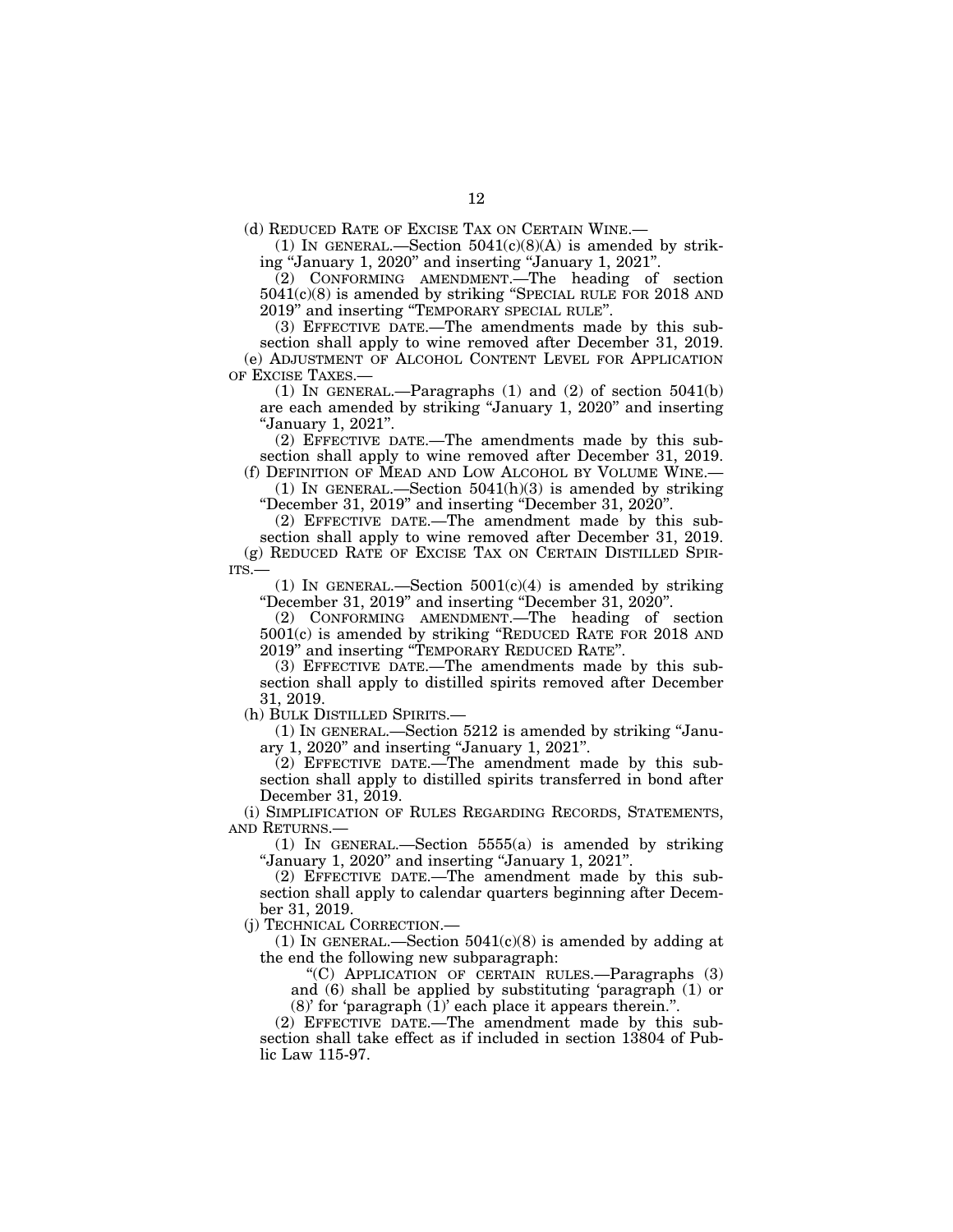### **SEC. 145. LOOK-THRU RULE FOR RELATED CONTROLLED FOREIGN CORPORATIONS.**

(a) IN GENERAL.—Section  $954(c)(6)(C)$  is amended by striking ''January 1, 2020'' and inserting ''January 1, 2021''.

(b) EFFECTIVE DATE.—The amendment made by this section shall apply to taxable years of foreign corporations beginning after December 31, 2019, and to taxable years of United States shareholders with or within which such taxable years of foreign corporations end.

### **SEC. 146. CREDIT FOR HEALTH INSURANCE COSTS OF ELIGIBLE INDI-VIDUALS.**

(a) IN GENERAL.—Section  $35(b)(1)(B)$  is amended by striking ''January 1, 2020'' and inserting ''January 1, 2021''.

(b) EFFECTIVE DATE.—The amendment made by this section shall apply to months beginning after December 31, 2019.

# **TITLE II—DISASTER TAX RELIEF**

# **SEC. 201. DEFINITIONS.**

For purposes of this title—

(1) QUALIFIED DISASTER AREA.—

(A) IN GENERAL.—The term ''qualified disaster area'' means any area with respect to which a major disaster was declared, during the period beginning on January 1, 2018, and ending on the date which is 60 days after the date of the enactment of this Act, by the President under section 401 of the Robert T. Stafford Disaster Relief and Emergency Assistance Act if the incident period of the disaster with respect to which such declaration is made begins on or before the date of the enactment of this Act.

(B) DENIAL OF DOUBLE BENEFIT.—Such term shall not include the California wildfire disaster area (as defined in section 20101 of subdivision 2 of division B of the Bipartisan Budget Act of 2018).

(2) QUALIFIED DISASTER ZONE.—The term ''qualified disaster zone'' means that portion of any qualified disaster area which was determined by the President, during the period beginning on January 1, 2018, and ending on the date which is  $\bar{60}$  days after the date of the enactment of this Act, to warrant individual or individual and public assistance from the Federal Government under the Robert T. Stafford Disaster Relief and Emergency Assistance Act by reason of the qualified disaster with respect to such disaster area.

(3) QUALIFIED DISASTER.—The term ''qualified disaster'' means, with respect to any qualified disaster area, the disaster by reason of which a major disaster was declared with respect to such area.

(4) INCIDENT PERIOD.—The term ''incident period'' means, with respect to any qualified disaster, the period specified by the Federal Emergency Management Agency as the period during which such disaster occurred (except that for purposes of this title such period shall not be treated as beginning before January 1, 2018, or ending after the date which is 30 days after the date of the enactment of this Act).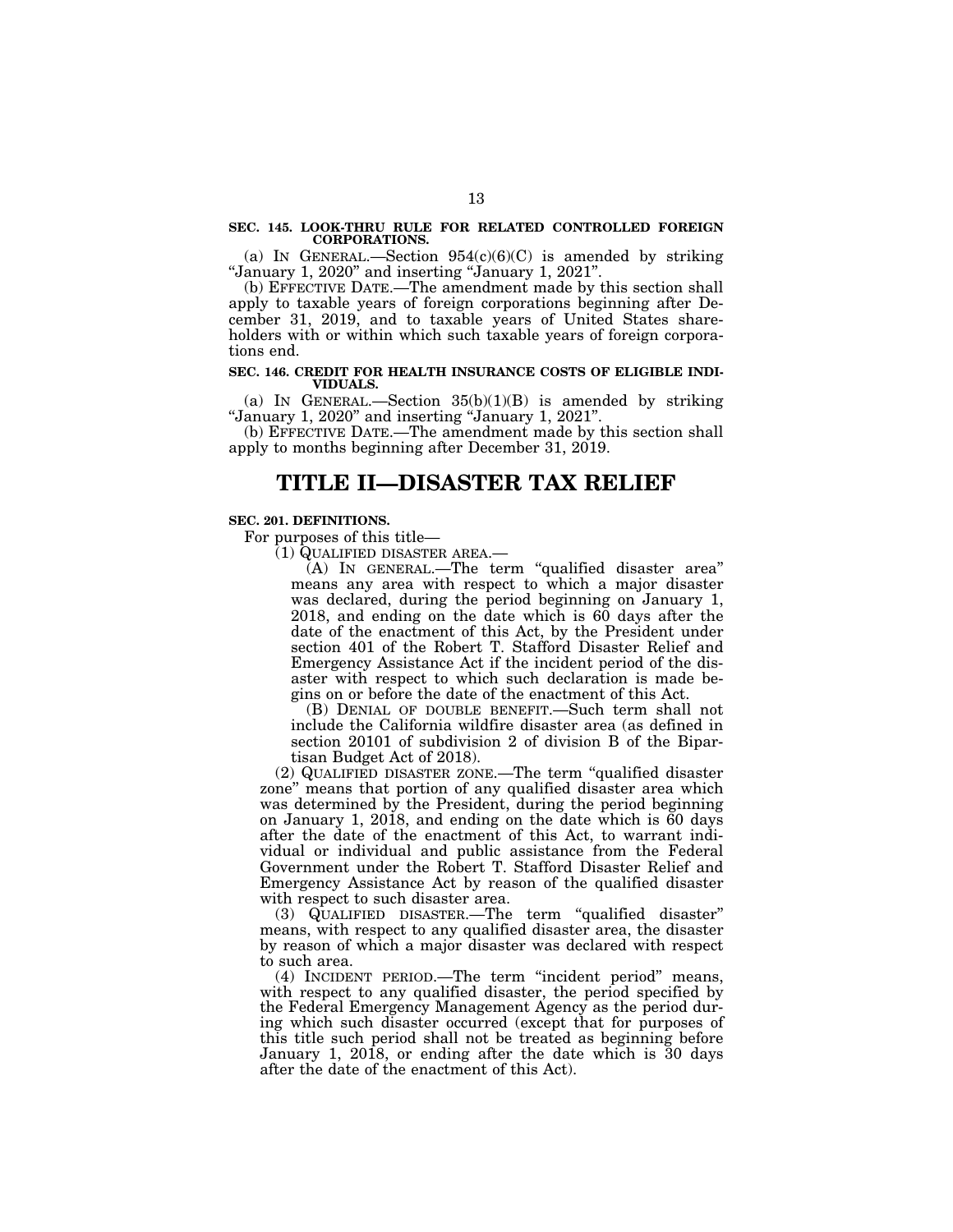## **SEC. 202. SPECIAL DISASTER-RELATED RULES FOR USE OF RETIRE-MENT FUNDS.**

(a) TAX-FAVORED WITHDRAWALS FROM RETIREMENT PLANS.—

(1) IN GENERAL.—Section 72(t) of the Internal Revenue Code of 1986 shall not apply to any qualified disaster distribution. (2) AGGREGATE DOLLAR LIMITATION.—

(A) IN GENERAL.—For purposes of this subsection, the aggregate amount of distributions received by an individual which may be treated as qualified disaster distributions for any taxable year shall not exceed the excess (if any) of—

(i) \$100,000, over

(ii) the aggregate amounts treated as qualified disaster distributions received by such individual for all prior taxable years.

(B) TREATMENT OF PLAN DISTRIBUTIONS.—If a distribution to an individual would (without regard to subparagraph (A)) be a qualified disaster distribution, a plan shall not be treated as violating any requirement of the Internal Revenue Code of 1986 merely because the plan treats such distribution as a qualified disaster distribution, unless the aggregate amount of such distributions from all plans maintained by the employer (and any member of any controlled group which includes the employer) to such individual exceeds \$100,000.

(C) CONTROLLED GROUP.—For purposes of subparagraph (B), the term ''controlled group'' means any group treated as a single employer under subsection (b), (c), (m), or (o) of section 414 of the Internal Revenue Code of 1986.

(D) SPECIAL RULE FOR INDIVIDUALS AFFECTED BY MORE THAN ONE DISASTER.—The limitation of subparagraph (A) shall be applied separately with respect to distributions made with respect to each qualified disaster.

(3) AMOUNT DISTRIBUTED MAY BE REPAID.—

(A) IN GENERAL.—Any individual who receives a qualified disaster distribution may, at any time during the 3 year period beginning on the day after the date on which such distribution was received, make 1 or more contributions in an aggregate amount not to exceed the amount of such distribution to an eligible retirement plan of which such individual is a beneficiary and to which a rollover contribution of such distribution could be made under section  $402(c)$ ,  $403(a)(4)$ ,  $403(b)(8)$ ,  $408(d)(3)$ , or  $457(e)(16)$ , of the Internal Revenue Code of 1986, as the case may be.

(B) TREATMENT OF REPAYMENTS OF DISTRIBUTIONS FROM ELIGIBLE RETIREMENT PLANS OTHER THAN IRAS.—For purposes of the Internal Revenue Code of 1986, if a contribution is made pursuant to subparagraph (A) with respect to a qualified disaster distribution from an eligible retirement plan other than an individual retirement plan, then the taxpayer shall, to the extent of the amount of the contribution, be treated as having received the qualified disaster distribution in an eligible rollover distribution (as defined in section  $402(c)(4)$  of such Code) and as having transferred the amount to the eligible retirement plan in a di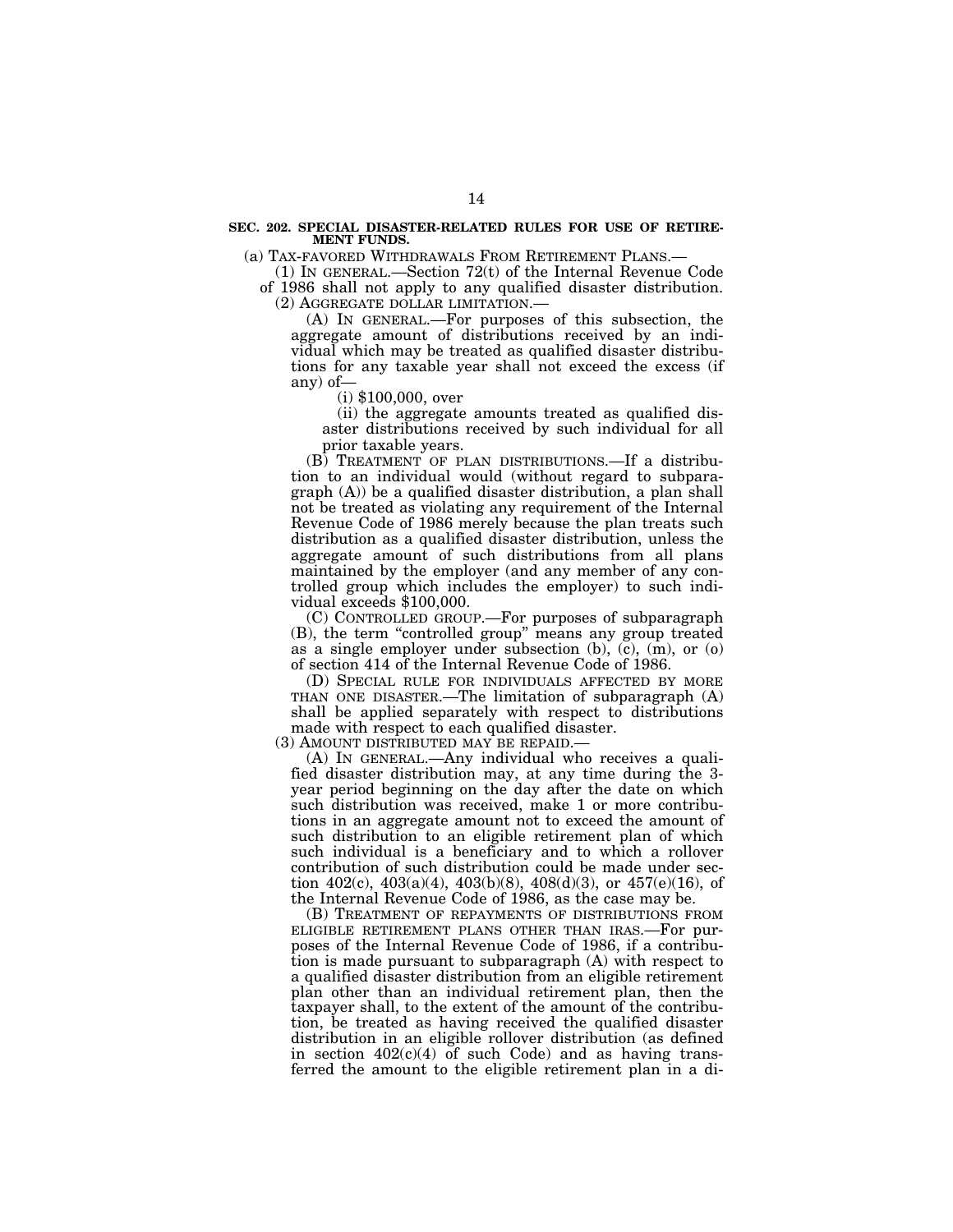rect trustee to trustee transfer within 60 days of the distribution.

(C) TREATMENT OF REPAYMENTS OF DISTRIBUTIONS FROM IRAS.—For purposes of the Internal Revenue Code of 1986, if a contribution is made pursuant to subparagraph (A) with respect to a qualified disaster distribution from an individual retirement plan (as defined by section  $7701(a)(37)$ of such Code), then, to the extent of the amount of the contribution, the qualified disaster distribution shall be treated as a distribution described in section 408(d)(3) of such Code and as having been transferred to the eligible retirement plan in a direct trustee to trustee transfer within 60 days of the distribution.

(4) DEFINITIONS.—For purposes of this subsection—

(A) QUALIFIED DISASTER DISTRIBUTION.—Except as provided in paragraph (2), the term "qualified disaster distribution'' means any distribution from an eligible retirement plan made—

(i) on or after the first day of the incident period of a qualified disaster and before the date which is 180 days after the date of the enactment of this Act, and

(ii) to an individual whose principal place of abode at any time during the incident period of such qualified disaster is located in the qualified disaster area with respect to such qualified disaster and who has sustained an economic loss by reason of such qualified disaster.

(B) ELIGIBLE RETIREMENT PLAN.—The term ''eligible retirement plan'' shall have the meaning given such term by section 402(c)(8)(B) of the Internal Revenue Code of 1986.

(5) INCOME INCLUSION SPREAD OVER 3-YEAR PERIOD.— (A) IN GENERAL.—In the case of any qualified disaster distribution, unless the taxpayer elects not to have this paragraph apply for any taxable year, any amount required to be included in gross income for such taxable year shall be so included ratably over the 3-taxable-year period beginning with such taxable year.

(B) SPECIAL RULE.—For purposes of subparagraph (A), rules similar to the rules of subparagraph (E) of section 408A(d)(3) of the Internal Revenue Code of 1986 shall apply.

(6) SPECIAL RULES.—

(A) EXEMPTION OF DISTRIBUTIONS FROM TRUSTEE TO TRUSTEE TRANSFER AND WITHHOLDING RULES.—For purposes of sections  $401(a)(31)$ ,  $402(f)$ , and  $3405$  of the Internal Revenue Code of 1986, qualified disaster distributions shall not be treated as eligible rollover distributions.

(B) QUALIFIED DISASTER DISTRIBUTIONS TREATED AS MEETING PLAN DISTRIBUTION REQUIREMENTS.—For purposes the Internal Revenue Code of 1986, a qualified disaster distribution shall be treated as meeting the requirements of sections  $401(k)(2)(B)(i)$ ,  $403(b)(7)(\text{\AA})(ii)$ ,  $403(b)(11)$ , and  $457(d)(1)(A)$  of such Code.

(b) RECONTRIBUTIONS OF WITHDRAWALS FOR HOME PURCHASES.— (1) RECONTRIBUTIONS.—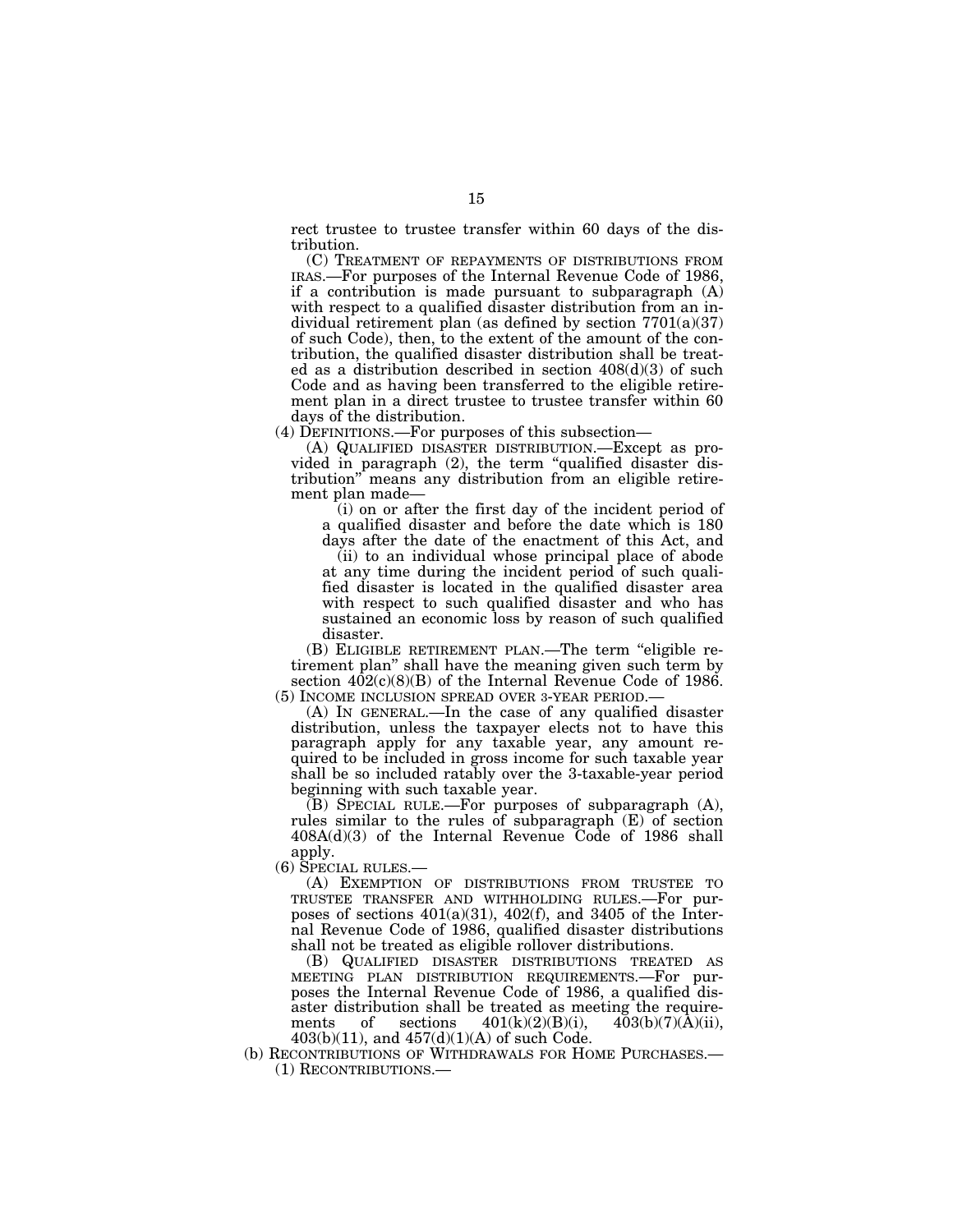(A) IN GENERAL.—Any individual who received a qualified distribution may, during the applicable period, make 1 or more contributions in an aggregate amount not to exceed the amount of such qualified distribution to an eligible retirement plan (as defined in section 402(c)(8)(B) of the Internal Revenue Code of 1986) of which such individual is a beneficiary and to which a rollover contribution of such distribution could be made under section 402(c),  $403(a)(4)$ ,  $403(b)(8)$ , or  $408(d)(3)$ , of such Code, as the case may be.

(B) TREATMENT OF REPAYMENTS.—Rules similar to the rules of subparagraphs  $(B)$  and  $(C)$  of subsection  $(a)(3)$ shall apply for purposes of this subsection.

(2) QUALIFIED DISTRIBUTION.—For purposes of this subsection, the term "qualified distribution" means any distribution—

(A) described in section  $401(k)(2)(B)(i)(IV)$ ,  $403(b)(7)(A)(ii)$  (but only to the extent such distribution relates to financial hardship),  $403(b)(11)(B)$ , or  $72(t)(2)(F)$ , of the Internal Revenue Code of 1986,

(B) which was to be used to purchase or construct a principal residence in a qualified disaster area, but which was not so used on account of the qualified disaster with respect to such area, and

(C) which was received during the period beginning on the date which is 180 days before the first day of the incident period of such qualified disaster and ending on the date which is 30 days after the last day of such incident period.

(3) APPLICABLE PERIOD.—For purposes of this subsection, the term ''applicable period'' means, in the case of a principal residence in a qualified disaster area with respect to any qualified disaster, the period beginning on the first day of the incident period of such qualified disaster and ending on the date which is 180 days after the date of the enactment of this Act.

(c) LOANS FROM QUALIFIED PLANS.—

(1) INCREASE IN LIMIT ON LOANS NOT TREATED AS DISTRIBU-TIONS.—In the case of any loan from a qualified employer plan (as defined under section  $72(p)(4)$  of the Internal Revenue Code of 1986) to a qualified individual made during the 180-day period beginning on the date of the enactment of this Act—

 $(A)$  clause (i) of section  $72(p)(2)(A)$  of such Code shall be applied by substituting "\$100,000" for "\$50,000", and

(B) clause (ii) of such section shall be applied by substituting ''the present value of the nonforfeitable accrued benefit of the employee under the plan" for "one-half of the present value of the nonforfeitable accrued benefit of the employee under the plan''.

(2) DELAY OF REPAYMENT.—In the case of a qualified individual (with respect to any qualified disaster) with an outstanding loan (on or after the first day of the incident period of such qualified disaster) from a qualified employer plan (as defined in section  $72(p)(4)$  of the Internal Revenue Code of 1986)—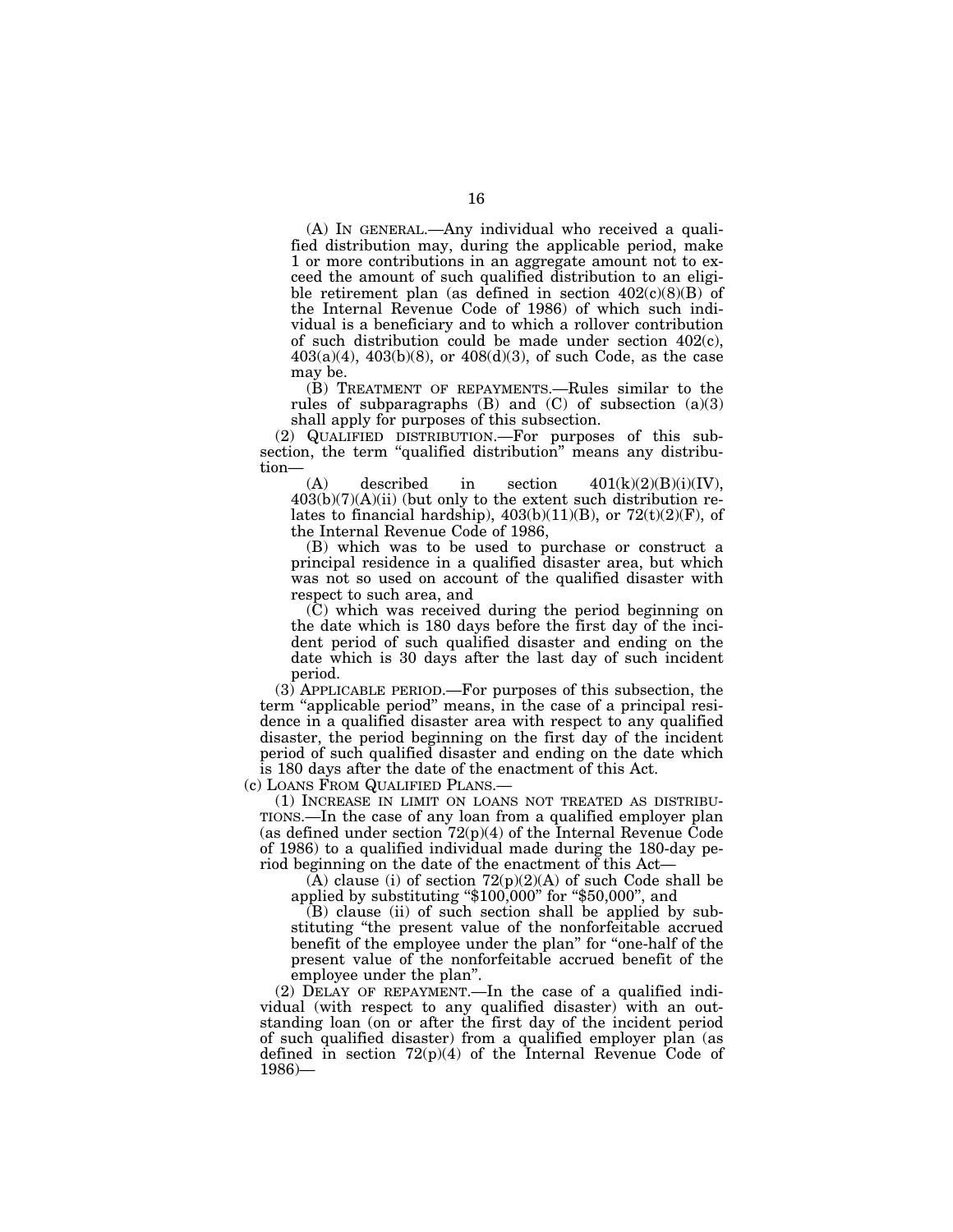(A) if the due date pursuant to subparagraph (B) or (C) of section  $72(p)(2)$  of such Code for any repayment with respect to such loan occurs during the period beginning on the first day of the incident period of such qualified disaster and ending on the date which is 180 days after the last day of such incident period, such due date shall be delayed for 1 year (or, if later, until the date which is 180 days after the date of the enactment of this Act),

(B) any subsequent repayments with respect to any such loan shall be appropriately adjusted to reflect the delay in the due date under subparagraph (A) and any interest accruing during such delay, and

(C) in determining the 5-year period and the term of a loan under subparagraph (B) or  $(C)$  of section 72(p)(2) of such Code, the period described in subparagraph (A) of this paragraph shall be disregarded.

(3) QUALIFIED INDIVIDUAL.—For purposes of this subsection, the term "qualified individual" means any individual-

(A) whose principal place of abode at any time during the incident period of any qualified disaster is located in the qualified disaster area with respect to such qualified disaster, and

(B) who has sustained an economic loss by reason of such qualified disaster.

(d) PROVISIONS RELATING TO PLAN AMENDMENTS.—

(1) IN GENERAL.—If this subsection applies to any amendment to any plan or annuity contract, such plan or contract shall be treated as being operated in accordance with the terms of the plan during the period described in paragraph  $(2)(B)(i)$ .

(2) AMENDMENTS TO WHICH SUBSECTION APPLIES.—

(A) IN GENERAL.—This subsection shall apply to any amendment to any plan or annuity contract which is made—

(i) pursuant to any provision of this section, or pursuant to any regulation issued by the Secretary or the Secretary of Labor under any provision of this section, and

(ii) on or before the last day of the first plan year beginning on or after January 1, 2020, or such later date as the Secretary may prescribe.

In the case of a governmental plan (as defined in section 414(d) of the Internal Revenue Code of 1986), clause (ii) shall be applied by substituting the date which is 2 years after the date otherwise applied under clause (ii).

(B) CONDITIONS.—This subsection shall not apply to any amendment unless—

(i) during the period—

(I) beginning on the date that this section or the regulation described in subparagraph (A)(i) takes effect (or in the case of a plan or contract amendment not required by this section or such regulation, the effective date specified by the plan), and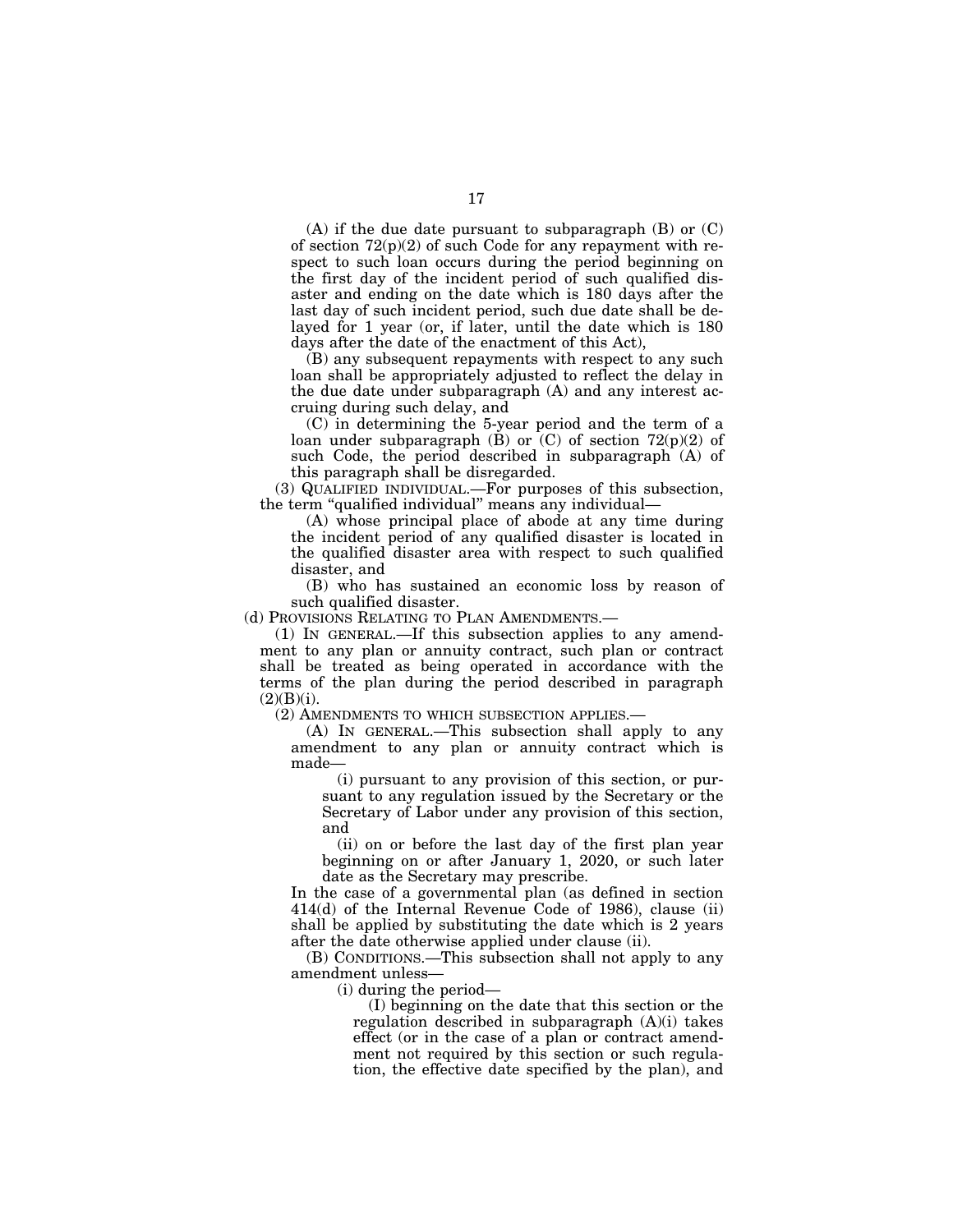(II) ending on the date described in subparagraph (A)(ii) (or, if earlier, the date the plan or contract amendment is adopted),

the plan or contract is operated as if such plan or contract amendment were in effect, and

(ii) such plan or contract amendment applies retroactively for such period.

# **SEC. 203. EMPLOYEE RETENTION CREDIT FOR EMPLOYERS AFFECTED BY QUALIFIED DISASTERS.**

(a) IN GENERAL.—For purposes of section 38 of the Internal Revenue Code of 1986, in the case of an eligible employer, the 2018 through 2019 qualified disaster employee retention credit shall be treated as a credit listed at the end of subsection (b) of such section. For purposes of this subsection, the 2018 through 2019 qualified disaster employee retention credit for any taxable year is an amount equal to 40 percent of the qualified wages with respect to each eligible employee of such employer for such taxable year. The amount of qualified wages with respect to any employee which may be taken into account under this subsection by the employer for any taxable year shall not exceed \$6,000 (reduced by the amount of qualified wages with respect to such employee which may be so taken into account for any prior taxable year).

(b) DEFINITIONS.—For purposes of this section—

(1) ELIGIBLE EMPLOYER.—The term ''eligible employer'' means any employer—

(A) which conducted an active trade or business in a qualified disaster zone at any time during the incident period of the qualified disaster with respect to such qualified disaster zone, and

(B) with respect to whom the trade or business described in subparagraph (A) is inoperable at any time during the period beginning on the first day of the incident period of such qualified disaster and ending on the date of the enactment of this Act, as a result of damage sustained by reason of such qualified disaster.

(2) ELIGIBLE EMPLOYEE.—The term ''eligible employee'' means with respect to an eligible employer an employee whose principal place of employment with such eligible employer (determined immediately before the qualified disaster referred to in paragraph (1)) was in the qualified disaster zone referred to in such paragraph.

(3) QUALIFIED WAGES.—The term ''qualified wages'' means wages (as defined in section  $51(c)(1)$  of the Internal Revenue Code of 1986, but without regard to section  $3306(b)(2)(B)$  of such Code) paid or incurred by an eligible employer with respect to an eligible employee at any time on or after the date on which the trade or business described in paragraph (1) first became inoperable at the principal place of employment of the employee (determined immediately before the qualified disaster referred to in such paragraph) and before the earlier of—

(A) the date on which such trade or business has resumed significant operations at such principal place of employment, or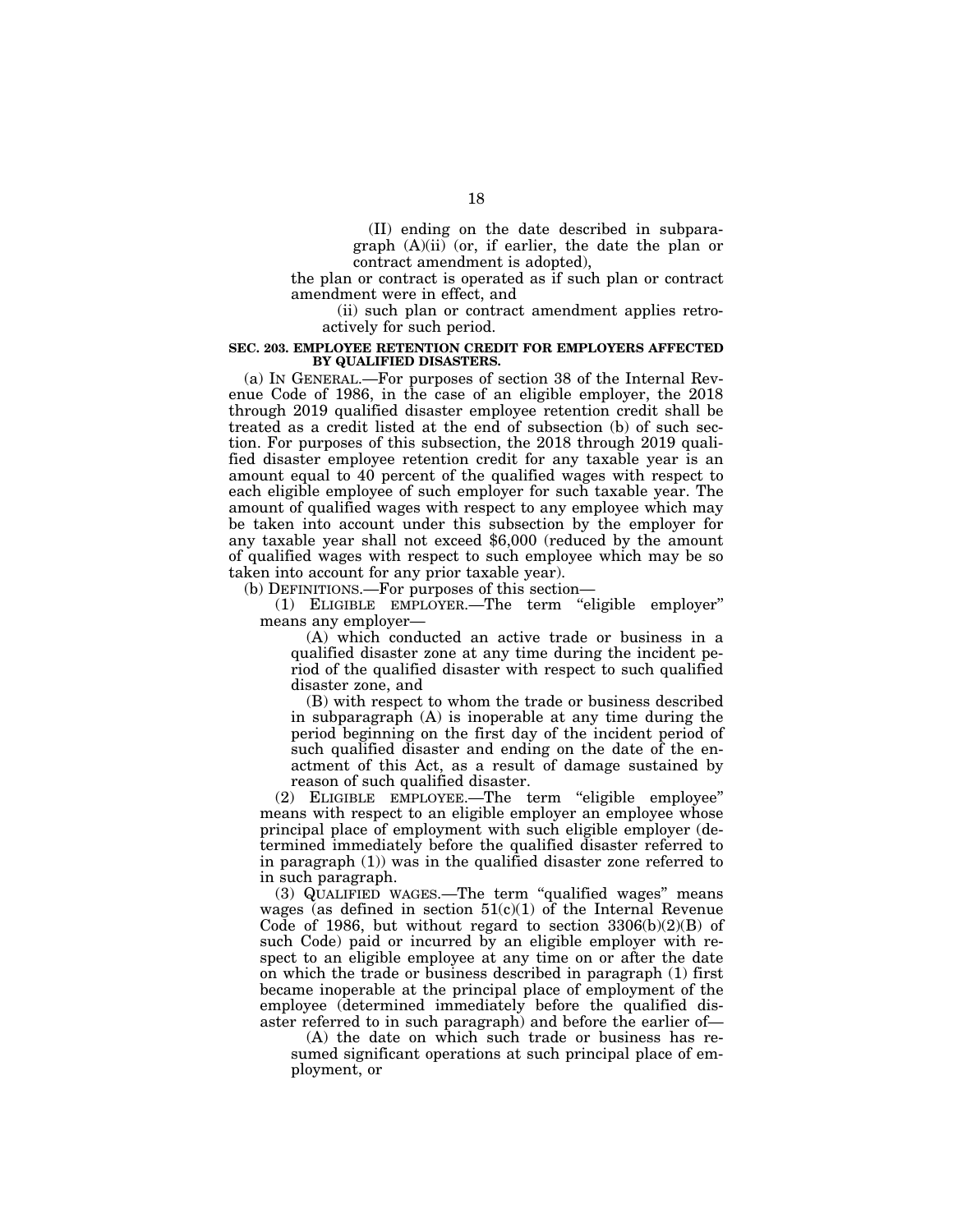(B) the date which 150 days after the last day of the incident period of the qualified disaster referred to in paragraph (1).

Such term shall include wages paid without regard to whether the employee performs no services, performs services at a different place of employment than such principal place of employment, or performs services at such principal place of employment before significant operations have resumed.

(c) CERTAIN RULES TO APPLY.—For purposes of this section, rules similar to the rules of sections  $51(i)(1)$ ,  $52$ , and  $280C(a)$ , of the Internal Revenue Code of 1986, shall apply.

(d) EMPLOYEE NOT TAKEN INTO ACCOUNT MORE THAN ONCE.— An employee shall not be treated as an eligible employee for purposes of this section for any period with respect to any employer if such employer is allowed a credit under section 51 of the Internal Revenue Code of 1986 with respect to such employee for such period.

# **SEC. 204. OTHER DISASTER-RELATED TAX RELIEF PROVISIONS.**

(a) TEMPORARY INCREASE IN LIMITATION ON QUALIFIED CONTRIBUTIONS.—<br>
(1) SUSPENSION OF CURRENT LIMITATION.—Except as other-

wise provided in paragraph (2), qualified contributions shall be disregarded in applying subsections (b) and (d) of section 170 of the Internal Revenue Code of 1986.

(2) APPLICATION OF INCREASED LIMITATION.—For purposes of section 170 of the Internal Revenue Code of 1986—

(A) INDIVIDUALS.—In the case of an individual—

(i) LIMITATION.—Any qualified contribution shall be allowed as a deduction only to the extent that the aggregate of such contributions does not exceed the excess of the taxpayer's contribution base (as defined in subparagraph  $\overline{H}$  of section 170(b)(1) of such Code) over the amount of all other charitable contributions allowed under section 170(b)(1) of such Code.

(ii) CARRYOVER.—If the aggregate amount of qualified contributions made in the contribution year (within the meaning of section  $170(d)(1)$  of such Code) exceeds the limitation of clause (i), such excess shall be added to the excess described in section  $170(b)(1)(G)(ii)$ .

(B) CORPORATIONS.—In the case of a corporation—

(i) LIMITATION.—Any qualified contribution shall be allowed as a deduction only to the extent that the aggregate of such contributions does not exceed the excess of the taxpayer's taxable income (as determined under paragraph (2) of section 170(b) of such Code) over the amount of all other charitable contributions allowed under such paragraph.

(ii) CARRYOVER.—If the aggregate amount of qualified contributions made in the contribution year (within the meaning of section  $170(d)(2)$  of such Code) exceeds the limitation of clause (i), such excess shall be appropriately taken into account under section 170(d)(2) subject to the limitations thereof.

(3) QUALIFIED CONTRIBUTIONS.—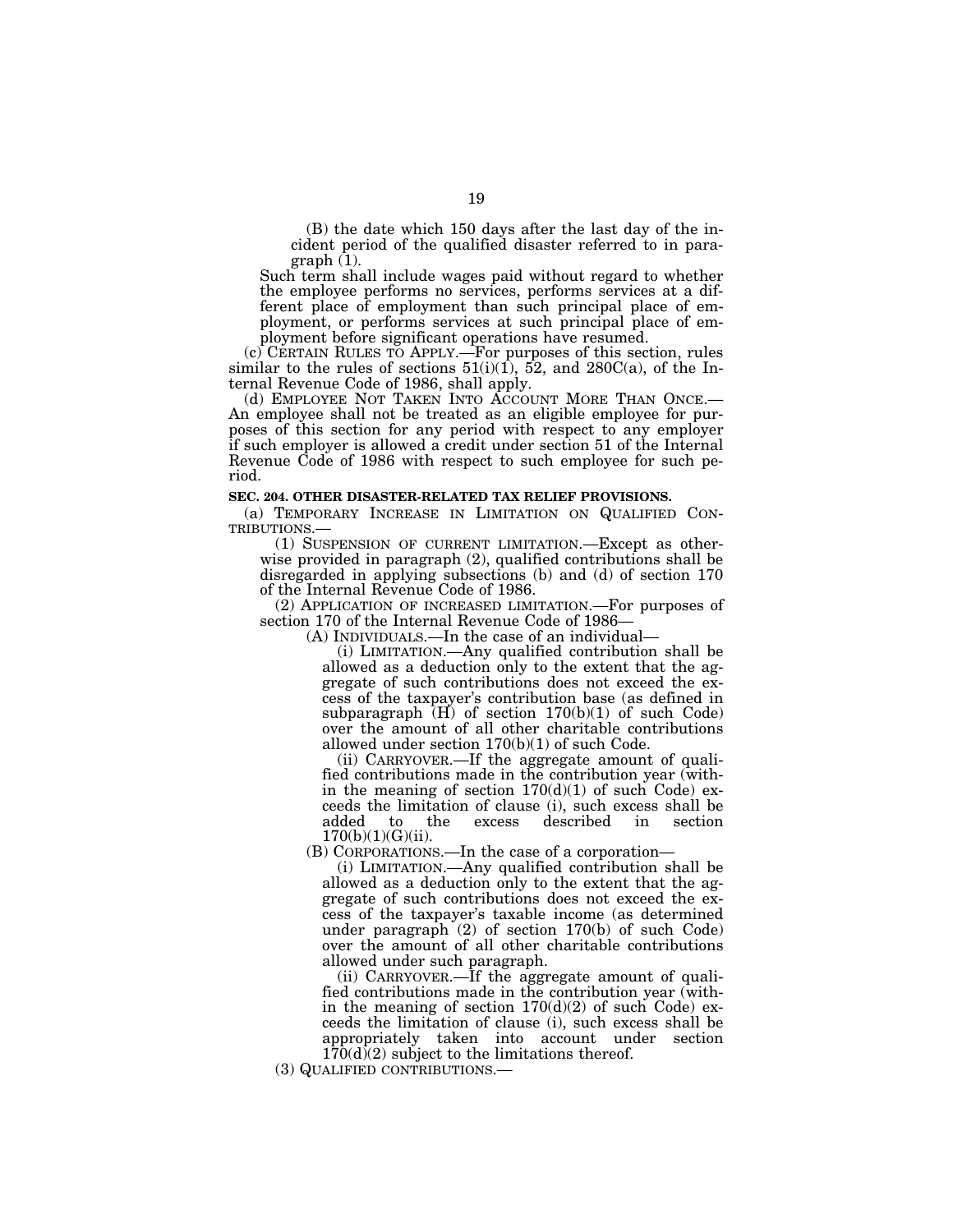(A) IN GENERAL.—For purposes of this subsection, the term "qualified contribution" means any charitable contribution (as defined in section 170(c) of the Internal Revenue Code of 1986) if—

(i) such contribution—

(I) is paid, during the period beginning on January 1, 2018, and ending on the date which is 60 days after the date of the enactment of this Act, in cash to an organization described in section  $170(b)(1)(A)$  of such Code, and

(II) is made for relief efforts in one or more qualified disaster areas,

(ii) the taxpayer obtains from such organization contemporaneous written acknowledgment (within the meaning of section  $170(f)(8)$  of such Code) that such contribution was used (or is to be used) for relief efforts described in clause (i)(II), and

(iii) the taxpayer has elected the application of this subsection with respect to such contribution.

(B) EXCEPTION.—Such term shall not include a contribution by a donor if the contribution is—

(i) to an organization described in section  $509(a)(3)$ of the Internal Revenue Code of 1986, or

(ii) for the establishment of a new, or maintenance of an existing, donor advised fund (as defined in section  $4966(d)(2)$  of such Code).

(C) APPLICATION OF ELECTION TO PARTNERSHIPS AND S CORPORATIONS.—In the case of a partnership or S corporation, the election under subparagraph  $(A)(iii)$  shall be made separately by each partner or shareholder.

(b) SPECIAL RULES FOR QUALIFIED DISASTER-RELATED PERSONAL CASUALTY LOSSES.—

(1) IN GENERAL.—If an individual has a net disaster loss for any taxable year—

(A) the amount determined under section  $165(h)(2)(A)(ii)$ of the Internal Revenue Code of 1986 shall be equal to the sum of—

(i) such net disaster loss, and

(ii) so much of the excess referred to in the matter preceding clause (i) of section  $165(h)(2)(A)$  of such Code (reduced by the amount in clause (i) of this subparagraph) as exceeds 10 percent of the adjusted gross income of the individual,

(B) section 165(h)(1) of such Code shall be applied by substituting "\$500" for "\$500 (\$100 for taxable years beginning after December 31, 2009)'',

(C) the standard deduction determined under section 63(c) of such Code shall be increased by the net disaster loss, and

(D) section  $56(b)(1)(E)$  of such Code (section  $56(b)(1)(D)$ ) of such Code in the case of taxable years ending after December 31, 2018) shall not apply to so much of the standard deduction as is attributable to the increase under subparagraph (C) of this paragraph.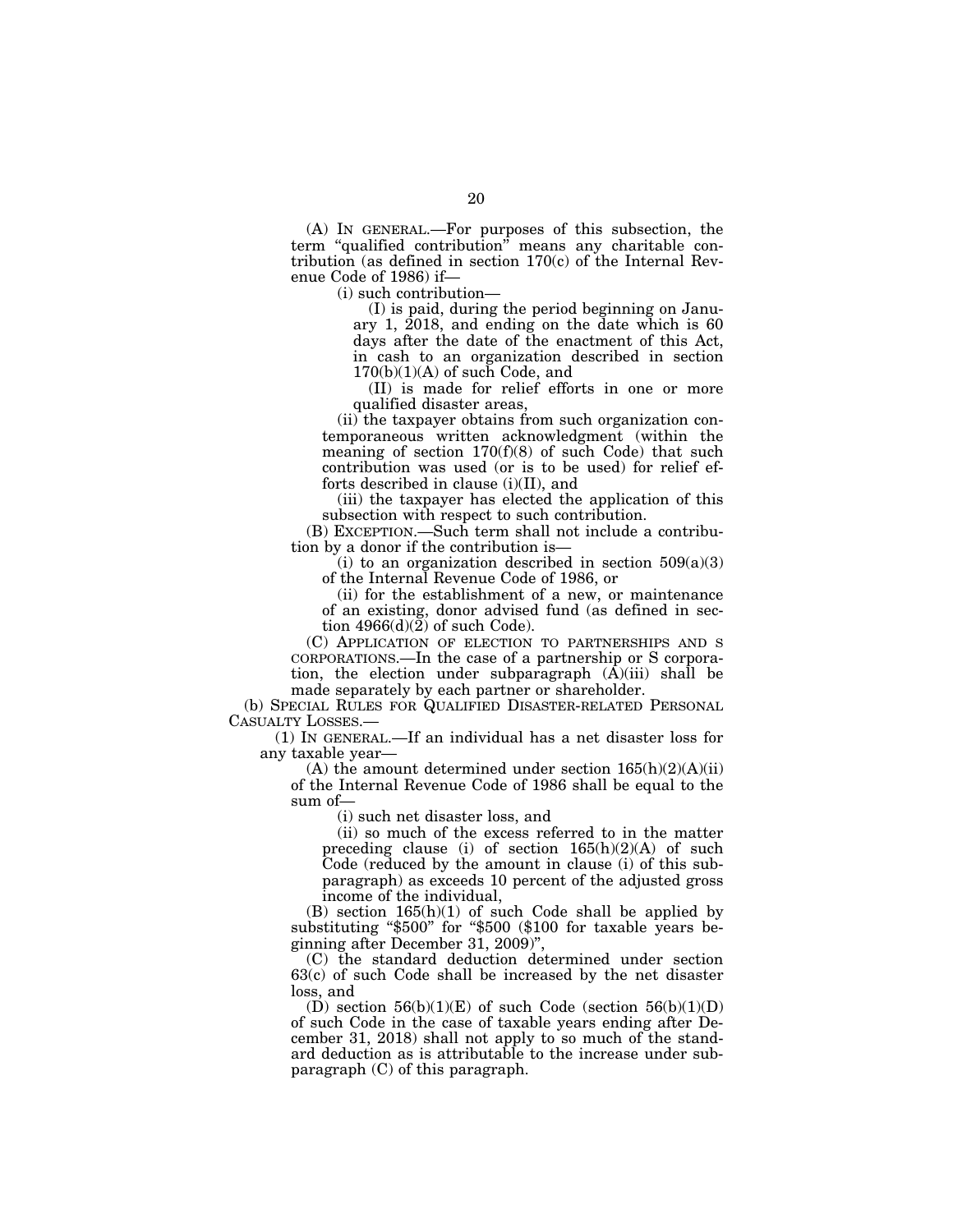(2) NET DISASTER LOSS.—For purposes of this subsection, the term ''net disaster loss'' means the excess of qualified disasterrelated personal casualty losses over personal casualty gains (as defined in section  $165(h)(3)(A)$  of the Internal Revenue Code of 1986).<br>(3) QUALIF

(3) QUALIFIED DISASTER-RELATED PERSONAL CASUALTY LOSSES.—For purposes of this subsection, the term ''qualified disaster-related personal casualty losses'' means losses described in section 165(c)(3) of the Internal Revenue Code of 1986 which arise in a qualified disaster area on or after the first day of the incident period of the qualified disaster to which such area relates, and which are attributable to such qualified disaster.

(c) SPECIAL RULE FOR DETERMINING EARNED INCOME.—

(1) IN GENERAL.—In the case of a qualified individual, if the earned income of the taxpayer for the applicable taxable year is less than the earned income of the taxpayer for the preceding taxable year, the credits allowed under sections 24(d) and 32 of the Internal Revenue Code of 1986 may, at the election of the taxpayer, be determined by substituting—

(A) such earned income for the preceding taxable year, for

(B) such earned income for the applicable taxable year.

(2) QUALIFIED INDIVIDUAL.—For purposes of this subsection, the term ''qualified individual'' means any individual whose principal place of abode at any time during the incident period of any qualified disaster was located—

(A) in the qualified disaster zone with respect to such qualified disaster, or

(B) in the qualified disaster area with respect to such qualified disaster (but outside the qualified disaster zone with respect to such qualified disaster) and such individual was displaced from such principal place of abode by reason of such qualified disaster.

(3) APPLICABLE TAXABLE YEAR.—For purposes of this subsection, the term "applicable taxable year" means-

(A) in the case of a qualified individual other than an individual described in subparagraph (B), any taxable year which includes any portion of the incident period of the qualified disaster to which the qualified disaster area referred to in paragraph (2)(A) relates, or

(B) in the case of a qualified individual described in subparagraph (B) of paragraph (2), any taxable year which includes any portion of the period described in such subparagraph.

(4) EARNED INCOME.—For purposes of this subsection, the term "earned income" has the meaning given such term under section 32(c) of the Internal Revenue Code of 1986.

(5) SPECIAL RULES.—

(A) APPLICATION TO JOINT RETURNS.—For purposes of paragraph (1), in the case of a joint return for an applicable taxable year—

(i) such paragraph shall apply if either spouse is a qualified individual, and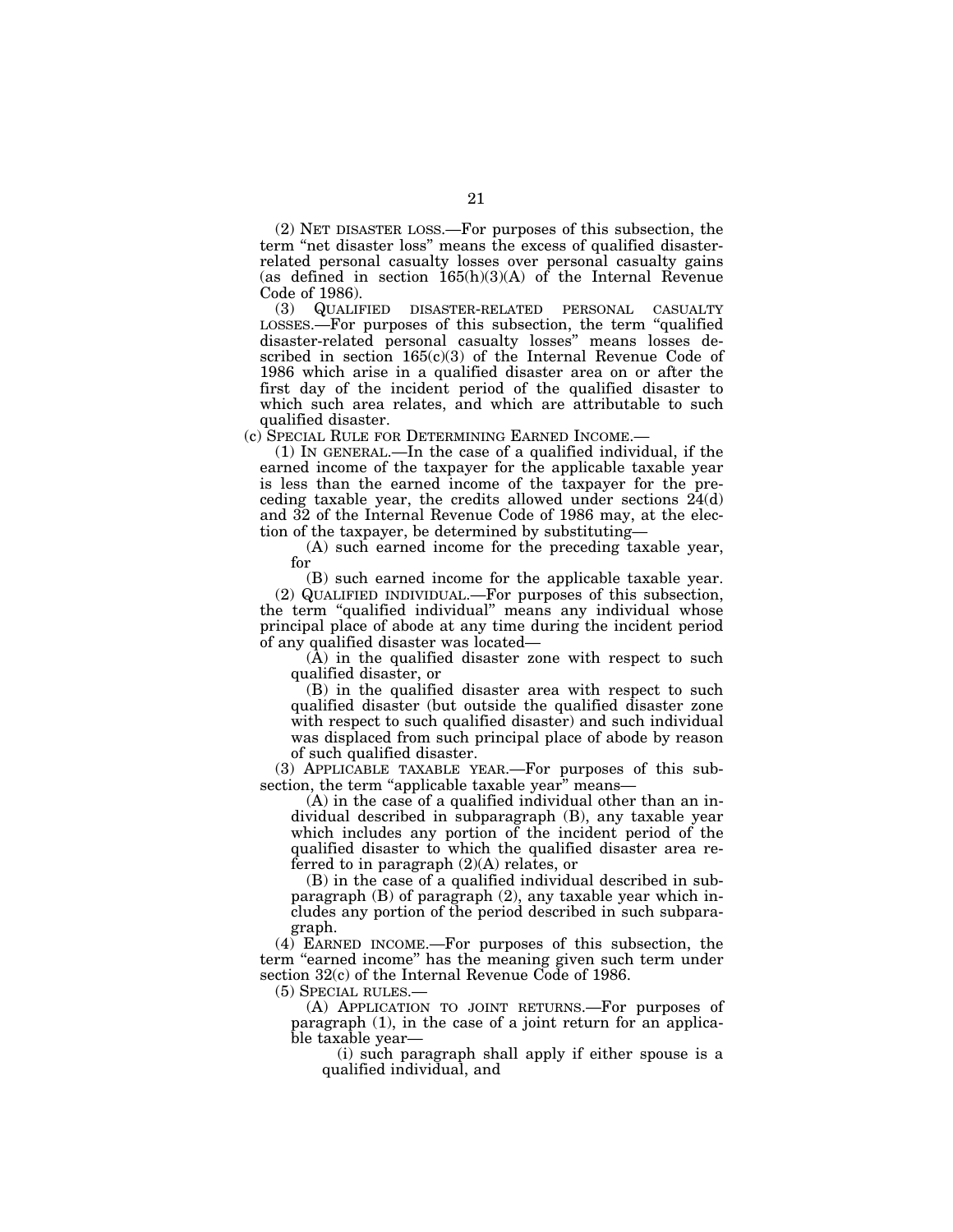(ii) the earned income of the taxpayer for the preceding taxable year shall be the sum of the earned in-

come of each spouse for such preceding taxable year. (B) UNIFORM APPLICATION OF ELECTION.—Any election made under paragraph (1) shall apply with respect to both sections 24(d) and 32 of the Internal Revenue Code of 1986.

(C) ERRORS TREATED AS MATHEMATICAL ERROR.—For purposes of section 6213 of the Internal Revenue Code of 1986, an incorrect use on a return of earned income pursuant to paragraph (1) shall be treated as a mathematical or clerical error.

(D) NO EFFECT ON DETERMINATION OF GROSS INCOME, ETC.—Except as otherwise provided in this subsection, the Internal Revenue Code of 1986 shall be applied without regard to any substitution under paragraph (1).

### **SEC. 205. AUTOMATIC EXTENSION OF FILING DEADLINES IN CASE OF CERTAIN TAXPAYERS AFFECTED BY FEDERALLY DE-CLARED DISASTERS.**

(a) IN GENERAL.—Section 7508A is amended by adding at the end the following new subsection:

''(d) MANDATORY 60-DAY EXTENSION.—

"(1) In GENERAL.—In the case of any qualified taxpayer, the period—

''(A) beginning on the earliest incident date specified in the declaration to which the disaster area referred to in paragraph (2) relates, and

''(B) ending on the date which is 60 days after the latest incident date so specified,

shall be disregarded in the same manner as a period specified under subsection (a).

''(2) QUALIFIED TAXPAYER.—For purposes of this subsection, the term 'qualified taxpayer' means—

"(A) any individual whose principal residence (for purposes of section  $1033(h)(4)$ ) is located in a disaster area,

''(B) any taxpayer if the taxpayer's principal place of business (other than the business of performing services as an employee) is located in a disaster area,

''(C) any individual who is a relief worker affiliated with a recognized government or philanthropic organization and who is assisting in a disaster area,

''(D) any taxpayer whose records necessary to meet a deadline for an act described in section  $7508(a)(1)$  are maintained in a disaster area,

''(E) any individual visiting a disaster area who was killed or injured as a result of the disaster, and

 $f(F)$  solely with respect to a joint return, any spouse of an individual described in any preceding subparagraph of this paragraph.

''(3) DISASTER AREA.—For purposes of this subsection, the term 'disaster area' has the meaning given such term under subparagraph  $(B)$  of section 165(i)(5) with respect to a Federally declared disaster (as defined in subparagraph (A) of such section).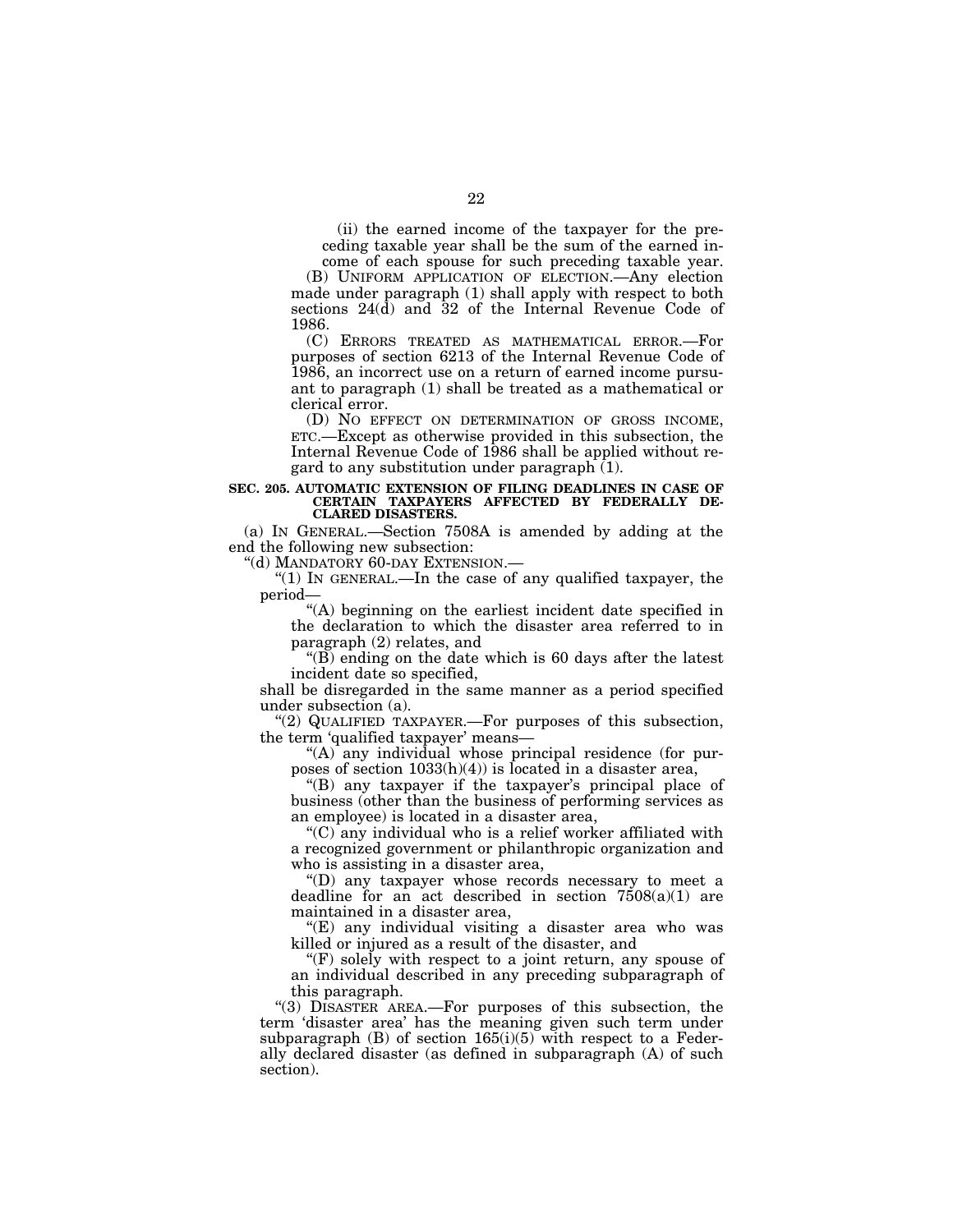"(4) APPLICATION TO RULES REGARDING PENSIONS.—In the case of any person described in subsection (b), a rule similar to the rule of paragraph (1) shall apply for purposes of subsection (b) with respect to—

''(A) making contributions to a qualified retirement plan (within the meaning of section 4974(c)) under section  $219(f)(3)$ ,  $404(a)(6)$ ,  $404(h)(1)(B)$ , or  $404(m)(2)$ ,

"(B) making distributions under section  $408(d)(4)$ ,<br>"(C) recharacterizing contributions under recharacterizing contributions under section 408A(d)(6), and

"(D) making a rollover under section  $402(c)$ ,  $403(a)(4)$ ,  $403(b)(8)$ , or  $408(d)(3)$ .

''(5) COORDINATION WITH PERIODS SPECIFIED BY THE SEC- RETARY.—Any period described in paragraph (1) with respect to any person (including by reason of the application of paragraph (4)) shall be in addition to (or concurrent with, as the case may be) any period specified under subsection (a) or (b) with respect to such person.''.

(b) EFFECTIVE DATE.—The amendment made by this section shall apply to federally declared disasters declared after the date of the enactment of this Act.

### **SEC. 206. MODIFICATION OF THE TAX RATE FOR THE EXCISE TAX ON INVESTMENT INCOME OF PRIVATE FOUNDATIONS.**

(a) IN GENERAL.—Section  $4940(a)$  is amended by striking "2 percent" and inserting "1.39 percent".

(b) ELIMINATION OF REDUCED TAX WHERE FOUNDATION MEETS CERTAIN DISTRIBUTION REQUIREMENTS.—Section 4940 is amended by striking subsection (e).

(c) EFFECTIVE DATE.—The amendments made by this section shall apply to taxable years beginning after the date of the enactment of this Act.

#### **SEC. 207. ADDITIONAL LOW-INCOME HOUSING CREDIT ALLOCATIONS FOR QUALIFIED 2017 AND 2018 CALIFORNIA DISASTER AREAS.**

(a) IN GENERAL.—For purposes of section 42 of the Internal Revenue Code of 1986, the State housing credit ceiling for California for calendar year 2020 shall be increased by the lesser of—

(1) the aggregate housing credit dollar amount allocated by the State housing credit agencies of California for such calendar year to buildings located in qualified 2017 and 2018 California disaster areas, or

(2) 50 percent of the sum of the State housing credit ceilings for California for calendar years 2017 and 2018.

(b) ALLOCATIONS TREATED AS MADE FIRST FROM ADDITIONAL AL- LOCATION FOR PURPOSES OF DETERMINING CARRYOVER.—For purposes of determining the unused State housing credit ceiling for any calendar year under section 42(h)(3)(C) of the Internal Revenue Code of 1986, any increase in the State housing credit ceiling under subsection (a) shall be treated as an amount described in clause (ii) of such section.

(c) DEFINITIONS.—For purposes of this section—

(1) QUALIFIED 2017 AND 2018 CALIFORNIA DISASTER AREAS.— The term ''qualified 2017 and 2018 California disaster areas'' means any area in California which was determined by the President (before January 1, 2019) to warrant individual or in-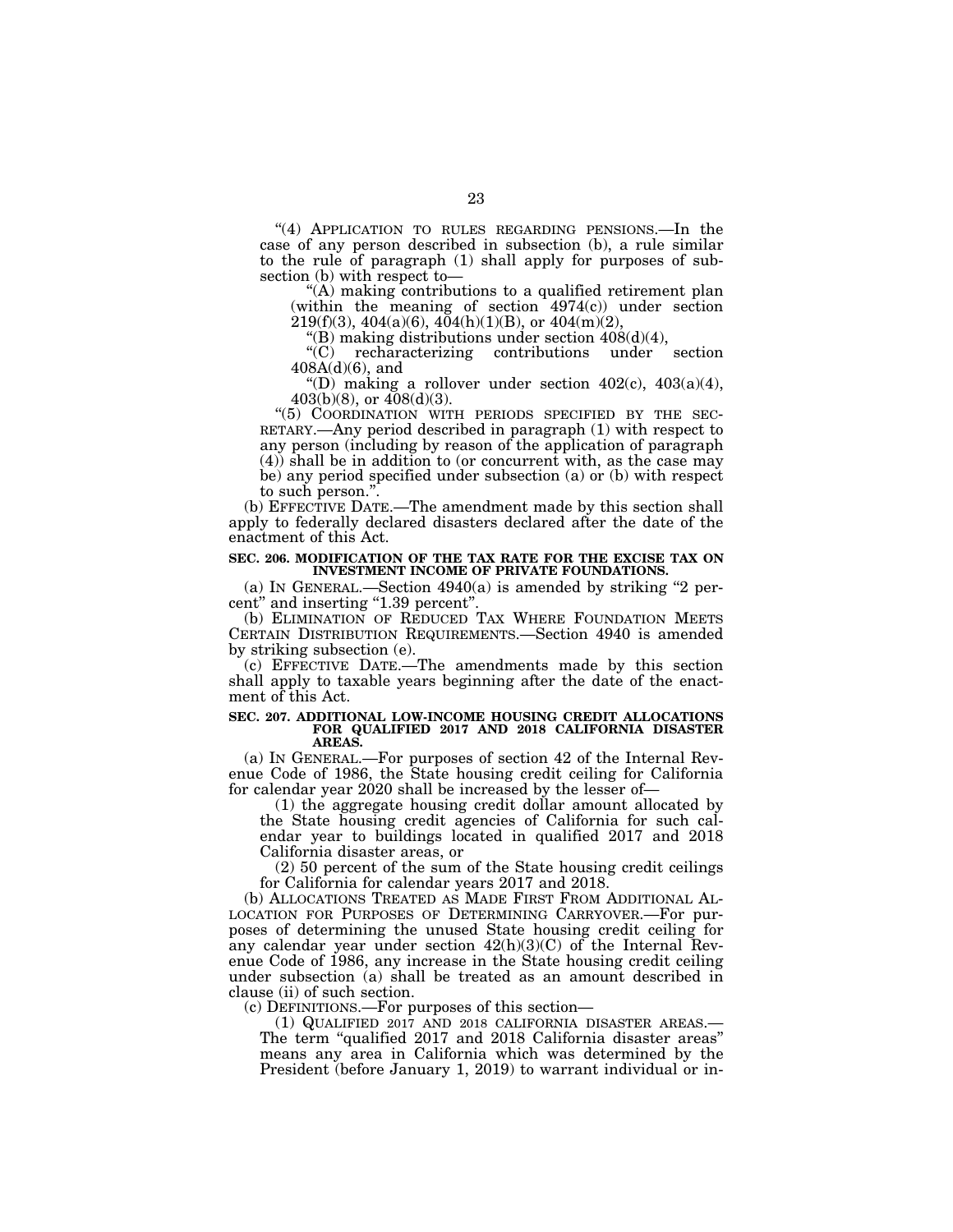dividual and public assistance from the Federal Government under the Robert T. Stafford Disaster Relief and Emergency Assistance Act by reason of a major disaster the incident period of which begins or ends in calendar year 2017 or 2018. Notwithstanding section 201, for purposes of the preceding sentence, the term "incident period" means the period specified by the Federal Emergency Management Agency as the period during which the disaster occurred.

(2) OTHER DEFINITIONS.—Terms used in this section which are also used in section 42 of the Internal Revenue Code of 1986 shall have the same meaning in this section as in such section 42.

## **SEC. 208. TREATMENT OF CERTAIN POSSESSIONS.**

(a) PAYMENTS TO POSSESSIONS WITH MIRROR CODE TAX SYS-TEMS.—The Secretary of the Treasury shall pay to each possession of the United States which has a mirror code tax system amounts equal to the loss (if any) to that possession by reason of the application of the provisions of this title. Such amounts shall be determined by the Secretary of the Treasury based on information provided by the government of the respective possession.

(b) PAYMENTS TO OTHER POSSESSIONS.—The Secretary of the Treasury shall pay to each possession of the United States which does not have a mirror code tax system amounts estimated by the Secretary of the Treasury as being equal to the aggregate benefits (if any) that would have been provided to residents of such possession by reason of the provisions of this title if a mirror code tax system had been in effect in such possession. The preceding sentence shall not apply unless the respective possession has a plan, which has been approved by the Secretary of the Treasury, under which such possession will promptly distribute such payments to its residents.

(c) MIRROR CODE TAX SYSTEM.—For purposes of this section, the term "mirror code tax system" means, with respect to any possession of the United States, the income tax system of such possession if the income tax liability of the residents of such possession under such system is determined by reference to the income tax laws of the United States as if such possession were the United States.

(d) TREATMENT OF PAYMENTS.—For purposes of section 1324 of title 31, United States Code, the payments under this section shall be treated in the same manner as a refund due from a credit provision referred to in subsection  $(b)(2)$  of such section.

# **TITLE III—OTHER PROVISIONS**

**SEC. 301. MODIFICATION OF INCOME FOR PURPOSES OF DETER-MINING TAX-EXEMPT STATUS OF CERTAIN MUTUAL OR COOPERATIVE TELEPHONE OR ELECTRIC COMPANIES.** 

(a) IN GENERAL.—Section  $501(c)(12)$  is amended by adding at the end the following new subparagraph:

> ''(J) In the case of a mutual or cooperative telephone or electric company described in this paragraph, subparagraph (A) shall be applied without taking into account any income received or accrued from—